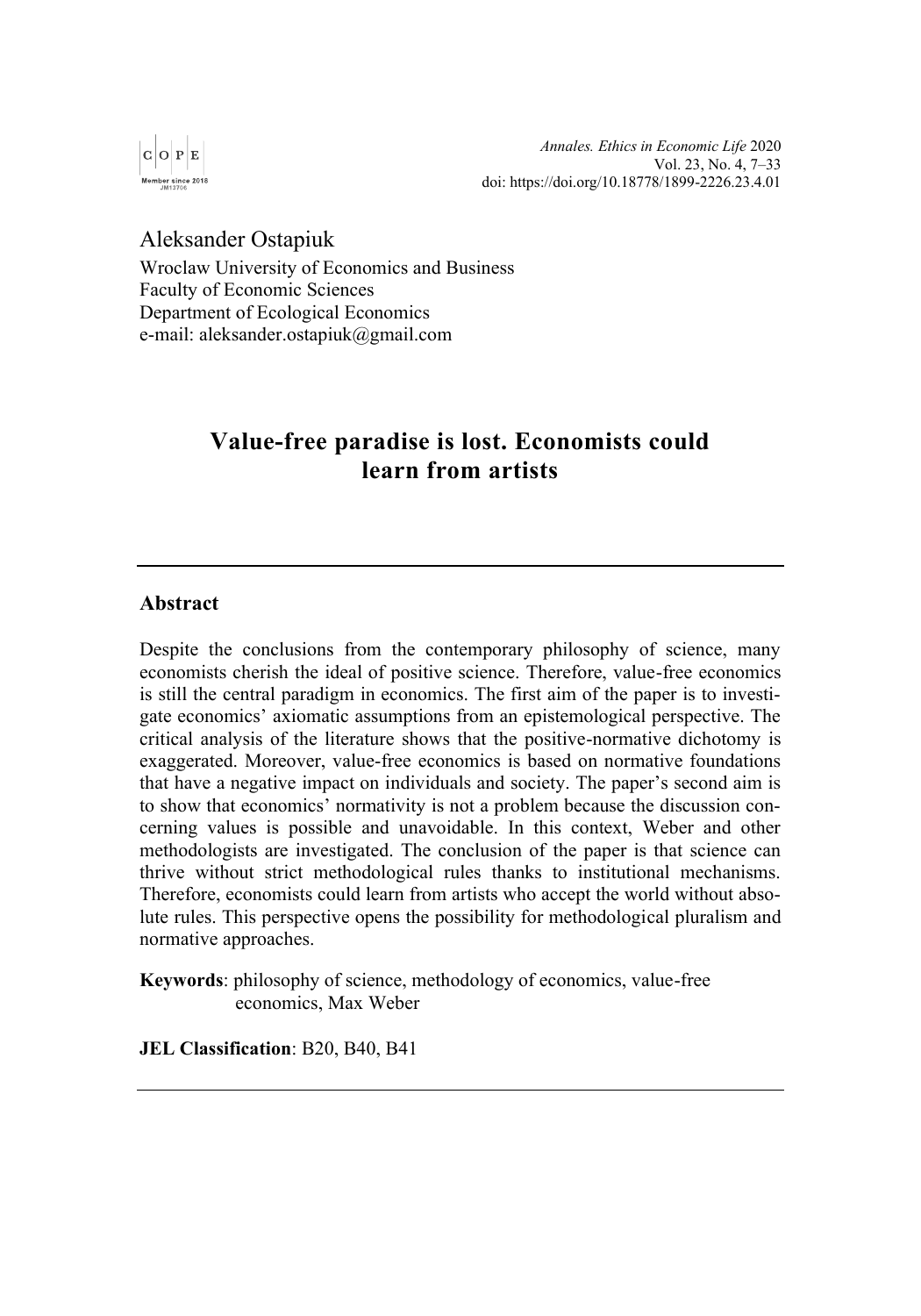### **1. Introduction**

Although the philosophy of science dismissed logical positivism in the 1960s, many economists cherish some version of this position to this day. Despite the criticism, value-free economics can be perceived as the central paradigm in economics. The paper revisits conclusions from the philosophy of science to synthesize criticism of value-free economics. Thanks to broad philosophical analysis, the limits of economists' belief in positive science can be highlighted.

The article starts with a short introduction of the key insights from the contemporary philosophy of science. The conclusion is that the search for truth and objectivity is not achievable. Value-free economics is analyzed from the epistemological perspective to indicate its origins. The goal is to present why economists are not necessarily more scientific than other social scientists and why the belief in being positive science is not justified. This historical analysis is vital because neoclassical economics was thought to be more scientific due to its reliance on mathematics and the deductive method. With time, some economists started to believe in the axiomatic assumptions of their theories. It results from a specific understanding of the utility and rationality used in the economic approach (Becker, 1976). The article analyzes if the belief in positive economics negatively impacts individuals and society.

Despite the problems, many economists stick to logical positivism because they think that the only alternative is "anything goes" (Feyerabend, 1993). It is argued that economists exaggerate the danger of relativity. Firstly, they misinterpreted McCloskey's rhetorical approach. Secondly, they misinterpreted Weber, who is treated as the father of value-free economics.

The paper's overarching goal is to persuade the reader that economists should not aspire to be like mathematicians but to learn from artists when it comes to methodology. For them, relativity is not a problem. Although the rules are not clearly defined, it is possible to distinguish between excellent and terrible works of art. Of course, science relies on data and logic, which differentiates it from art. Therefore, economists should only emulate some features of artists, not try to be artists through and through. From the article's perspective, accepting the relativity of science means openness toward methodological pluralism and normative approaches, which some economists dismiss as unscientific.

Although there have been significant changes in mainstream economics in recent years (Colander, 2000; Colander, Holt & Rosser, 2004; Davis, 2006; Cedrini & Fontana, 2018), many economists still cherish the value-free paradigm (Berg & Gigerenzer, 2010; Dow, 2012; Lawson, 2015; Madra, 2016). Despite the historical context, this article can contribute to contemporary debates concerning economics' status by presenting the arguments for pluralism and the incorporation of some values into economics.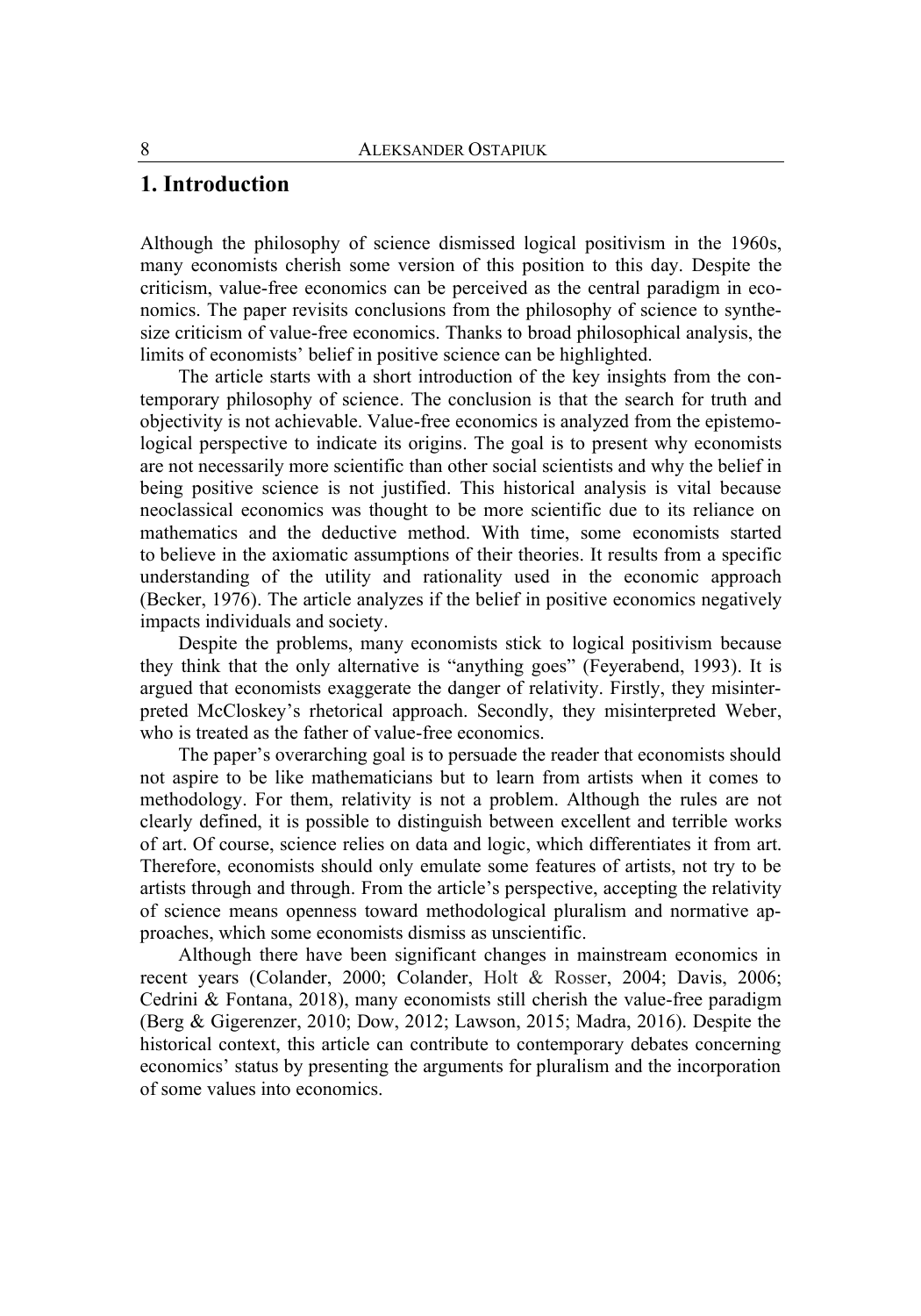## **2. The philosophy of science**

Before going toward economics, we need to start our discussion from the philosophy of science. The purpose is to show that the goal of enlightenment (finding universal laws, the ultimate truth) has not been achieved, and it will not be achieved in the future. Although this statement is well-known in philosophy, some economists still believe in positivism. Moreover, many economists agree with the statement that "economics is what economists do," and they dismiss any methodological discussion about their field. This situation is not exclusive to economists. Other scientists also treat the philosophy of science as unnecessary. This attitude is attributed to Feynman, who wrote that the "philosophy of science is about as useful to scientists as ornithology is to birds." The analysis of the contemporary philosophy of science shows that economist's belief in logical positivism is unjustified, and the rules of the scientific game have changed. Therefore, economists should not rely on positivistic methodology unhesitatingly.

Until the 1950 and 1960s, logical positivism was very popular among all scientists, not only economists. However, from the 1970s, it started to be not only obsolete but something that philosophers sneered at. As a result, the term "positivism" is now exclusively a "philosophical Booadjective" (Hutchison, 1981, p. 204).

Popper (1959) was one of the philosophers to make logical positivism obsolete. He was a critic of logical positivism because he believed that science is based on deduction, not induction. First comes the hypothesis, and later we check it empirically. Popper gave the example of his students to show why theory came before observation. During the lecture, he asked them to observe and write down their observations. The students immediately asked, "Observe. But what?" Popper indicated that our observations are theory-laden, to underline that it is essential for scientists to have a critical attitude toward their theories. People tend to look for patterns, and it is easy to confirm any theory. The evidence is everywhere. Even though Popper thought that we can find proof for our theories, it does not mean that our theories are right. Scientists need to embrace the idea of fallibilism and keep in mind that they can be wrong. The problem of confirmation is not only a psychological tendency. The very method of confirmation is not valid. This problem is called "the raven paradox," where any nonblack object (e.g., a shoe) confirms that all ravens are black (Hempel, 1945).

Popper proposes falsificationism to resolve this problem. For him, a theory is scientific, not when we can confirm it but when we can find empirical proof that dismisses our theory. In the case of the hypothesis "all ravens are black," we should look for white ravens that can falsify our theory. Falsificationism has two purposes. Firstly, demarcation (distinguishing science from non-science). Secondly, methodological (how science should be practiced). For Popper, Einstein's theory of relativity is the best example of scientific theory. Einstein proposed a bold hypothesis that could be easily falsified because of the risky prediction (very specific). It is contrary to Marxism or Freudism, where it is possible to explain two opposite pieces of evidence with the same theory. Most importantly for Popper, even if a theory is not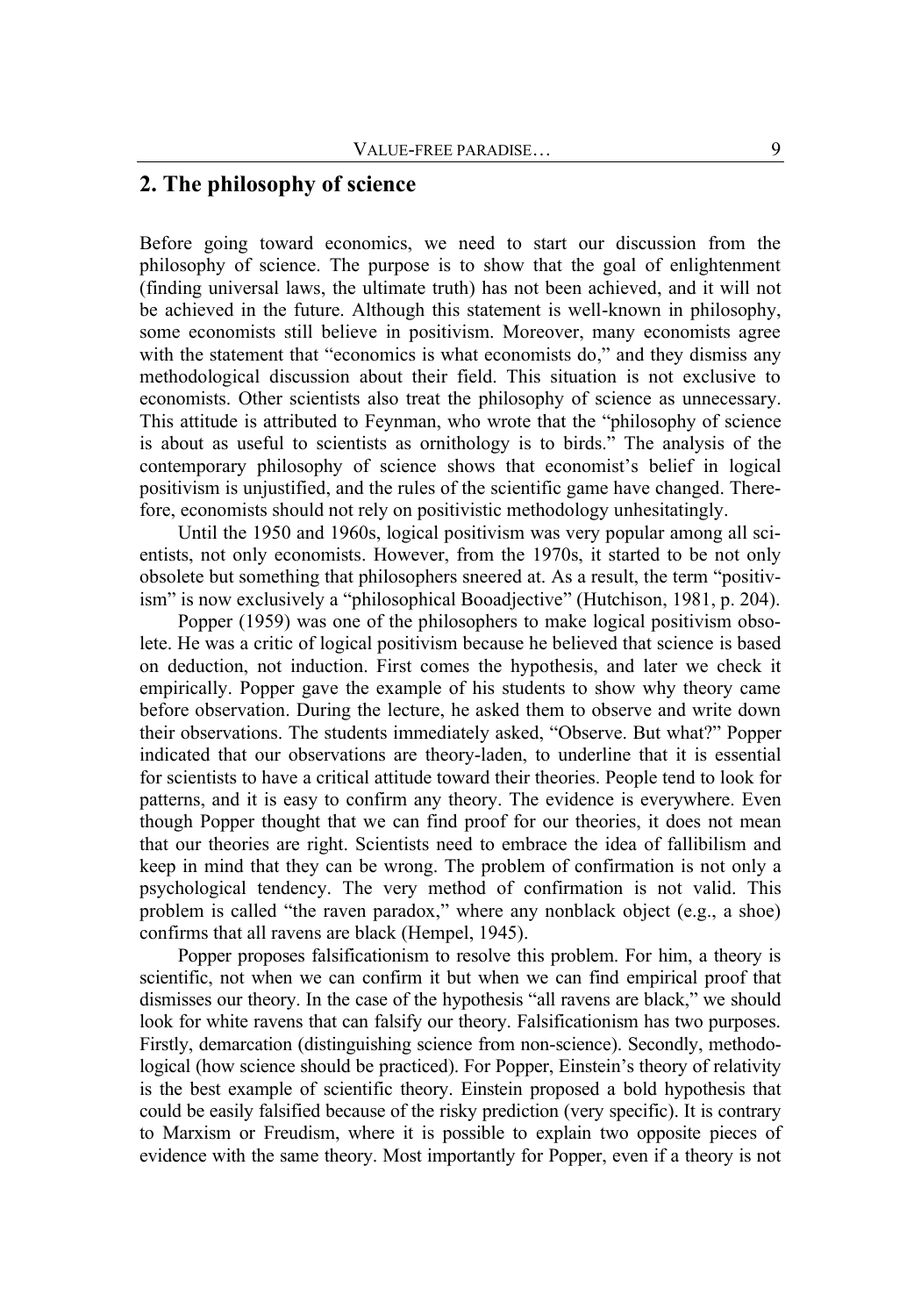falsified, it does not mean that it is true. Accepting some theory is always provisional and can be falsified in the future by a new experiment.

Falsification is right in spirit, but it has problems. Because every theory can prove to be wrong in the future, none of them is absolutely true. If a theory successfully passes falsification, the only thing that can be said is that it is closer to the truth. Popper proposed the concept of *verisimilitude* to indicate which theory is closer to the truth (one that was falsified 1000 times or one that was falsified only one time). However, this method had never worked, and comparisons could not be made (see Miller, 1974).

Quine is the next philosopher in the story. Quine (1951) rejected the analytic/synthetic dichotomy used by logical positivists. Due to the web of beliefs, there is no epistemological way to make a clear distinction between logical and empirical dimensions. Quine's argumentation involves language, which is too large a topic to be covered in this article. Therefore, only the theory of underdetermination is analyzed. In a nutshell, it means that even if we refute some scientific theory through empirical evidence, these tests are not definitive because no theory is ever tested in isolation. To conduct an empirical test, many auxiliary hypotheses must be assumed. For example, the testing technique, the boundary conditions, the role of ceteris paribus, and many others (Hands, 2001, p. 108). Let us return to the raven example. Before we perform the test, we need to know what kind of bird a raven is because a white bird similar to a raven can exist or "in the process of spray-painting the local bridge the painters accidentally sprayed a raven nest, as to suggest that there really are nonblack ravens" (p. 108). When contradictory evidence is discovered, there is no way to know whether an auxiliary hypothesis or theory itself is wrong because of underdetermination. The discovery of the planet Neptune is an example of this problem. When it was found that Uranus's motion did not match the predictions of Newton's law, it was not Newton's laws that the scientists rejected but the theory about there being seven planets in the solar system. They found an eighth planet (Pluto). In the end, scientists need to choose one option without a conclusive argument.

If we do not have any rational rules to compare different theories, how should we decide which is better? Kuhn has the answer to this question, but his answer undermines the rational view of science. Kuhn underlines that every theory is theory-laden, and he introduces the concept of "paradigm," which can be described as the lens by which scientists look at reality. He argues that scientists cannot rationally decide which theory is better, and they choose as a community between different paradigms. For example, in the 16<sup>th</sup> century, scientists supported the Copernican system, and the Ptolemaic system started to become obsolete even though, at that time, the evidence did not support the Copernican theory. Kuhn, as a historian of science, observed that scientists do not treat anomalies as counterexamples of their theories. In the 19<sup>th</sup> century, scientists did not dismiss Newton's laws because the predictions did not match. Instead, they changed the auxiliary hypothesis, and they searched for a new planet. This example shows that scientists do not always follow falsificationism. Therefore, a "paradigm" demonstrates that we trust in some theory, and we look at reality through the lenses that some theory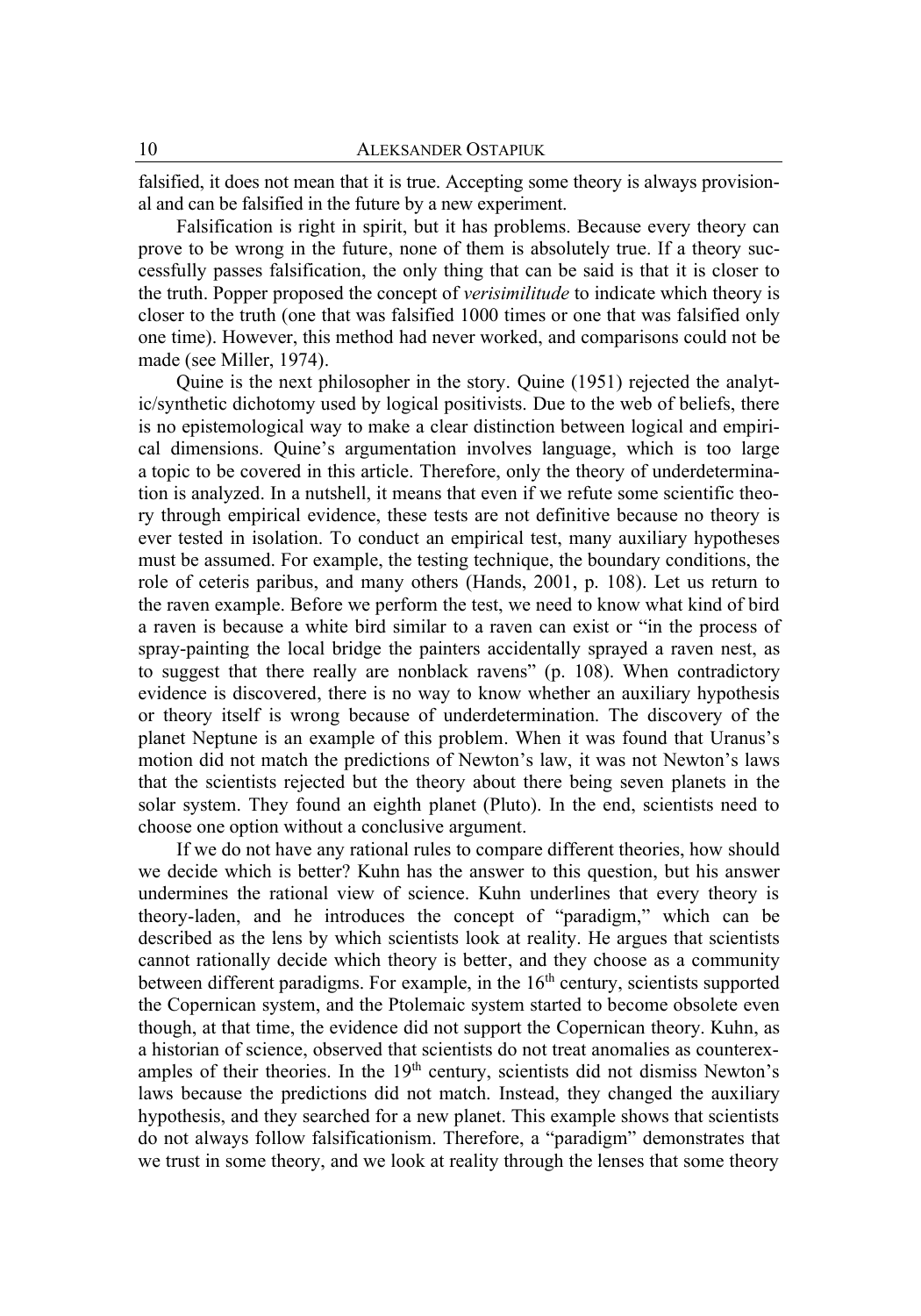provides. Kuhn argues that different paradigms are incommensurable with each other. We cannot compare them because they use entirely different languages to describe reality. So-called facts will not help us with a decision because how facts are interpreted depends on the paradigm that we believe. What is essential for Kuhn is that a paradigm concerns not only one person but the whole scientific community. Therefore, he underlines the context of discovery (science is embedded in society).

Kuhn argues against the enlightenment view of science, where knowledge cumulates with time. Kuhn (1996) argues that science develops from revolution to revolution, which he calls "paradigm shifts." Before a revolution, in the time of "normal science," scientists follow a paradigm, and they are dogmatic. They try to dismiss anomalies and find a way to defend their paradigm. However, with time, the paradigm has to deal with more and more anomalies. When a paradigm cannot deal with the anomalies and cannot resolve the accumulating problems, science falls into crisis. Dogmatic scientists start to be open to a change and philosophical reflection of their work. Scientists want to know some new rules that would make their work successful again. This mechanism occurred in the 1980s, when economists started to be interested in philosophy and the philosophy of economics came to life.

A scientific revolution is similar to a social revolution because there are no rational arguments to decide which theory is better. In the end, the scientific community decides which paradigm is better. This process often takes the form of a struggle between older scientists, who try to defend their theory, and young scientists, who criticize the old order. In the end, the group that wins has more power, more persuasion, and more supporters. In economics, this struggle arose in the 1980s, when behavioral economics criticized the neoclassical paradigm. Initially, the conclusions from behavioral economics were in many ways dismissed (Thaler, 2015). However, in recent years, behavioral economics started to be identified with the mainstream (Thaler, 2016; Angner, 2019). Kuhn changed the game for philosophers of science. They had to agree to the relativity of scientific methods.

The last philosopher in the story is Feyerabend, who introduced epistemological anarchism, which is captured by the phrase "anything goes". Scientists sometimes misinterpret his work, perceiving him as a lunatic. However, he did not criticize science for the sake of criticism. He displayed some of the problems of science because he wanted it to do better. Firstly, he argued against authoritative and dogmatic science, which behaves like a church. Feyerabend cautioned against people who think that they know what the truth is. In this sense, he was a fierce critic of the fundamentalist idea of truth. For him, science started to behave like a church because it believes in its own infallibility, and it tries to make scientific methods the only proven tool for understanding the world.

Secondly, he argues that science should not have any methodological rules because none of them guarantee success. He challenged scientists to present some scientific methodology, and he would prove that it did not work at some point in history. Feyerabend (1993) enjoyed giving examples of theories that were discovered because scientists did not follow the ruling methodology at that time. He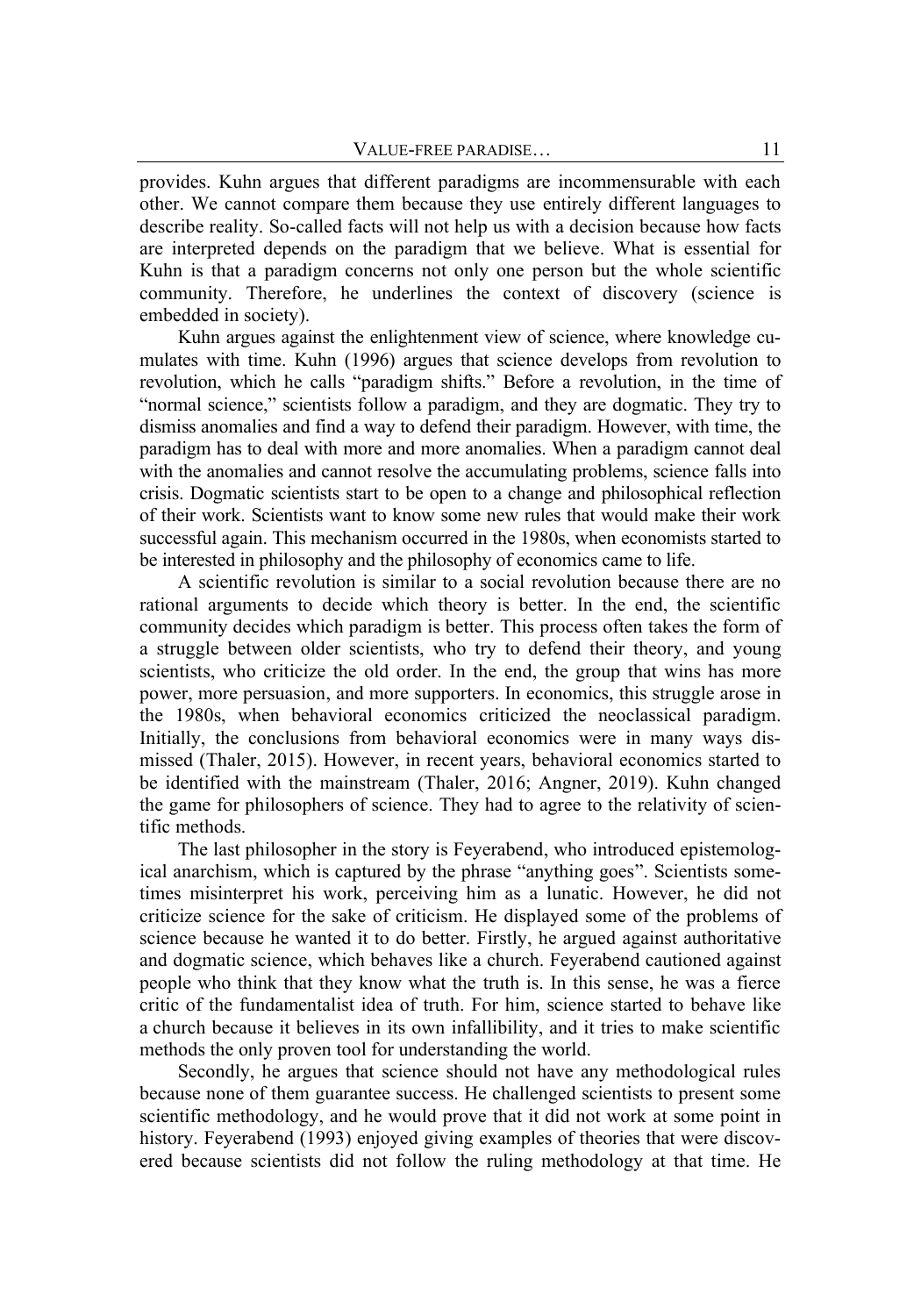showed that a particular methodology can be effective in one case and ineffective in another. It means that scientists just do not know which rules work and which do not. Therefore, we all should be anarchists in methodology and criticize our theories. This attitude can lead to discoveries in science.

Of course, the philosophy of science did not end with Feyerabend and the 1980s. Since then, many different approaches in the framework of constructivism have developed (e.g., feminist epistemology, the sociology of science, postmodernism). All of these approaches are important, but the discussion must end here due to the limits of the article. The essential fact is that they use conclusions from Kuhn, Quine, and Feyerabend. All of them criticize the fundamentalistic epistemology of science. They underline the problems of theory-ladenness, underdetermination, socially constructed knowledge, objectivity, and scientific facts.

The purpose of this introduction was to present that the fundamentalist idea of epistemology and truth is dead. There are no firm rules by which sciences can be cultivated. However, many economists do not care about this state of affairs, and they do science as if nothing has happened. To this day, many economists are positivistic in spirit, and they believe in facts, falsificationism, independence between theory and reality, and is/ought distinction.

### **3. Value-free economics**

Before starting our analysis of value-free economics, some arguments have to be made to justify the claim that positivism is still a position held by some economists. A few words are necessary because many argue that economics has transformed in the last years due to the incorporation of knowledge from other social sciences like psychology (behavioral economics) and sociology (new institutional economics). Therefore, contemporary mainstream economics is different from orthodox neoclassical economics from the 1950s (e.g., Colander, 2000; Colander et al., 2004; Davis, 2006; Cedrini & Fontana, 2018). The paragon of the transformation of economics is behavioral economics, which started to be perceived as the new mainstream (Thaler, 2016; Angner, 2019). Moreover, it is argued that economics is not so theoretical anymore, and there has been an "empirical turn" in recent years (Backhouse & Cherrier, 2017). In general, the process of opening economics to other social sciences has been noticed. It is called "reverse imperialism," which also indicates that economics is pluralistic in methodology, and it does not rely only on positivism.

However, many argue that despite the changes, the foundations of economics have not changed, and mainstream economics works as it used to (Berg & Gigerenzer, 2010; Dow, 2012; Lawson, 2015; Madra, 2016; Ostapiuk, 2019a, 2020). Everyone agrees that economics has incorporated many insights from other social sciences. However, they are perceived only as adjustments, whereas the paradigm has not changed. Many economists still rely on positivism and believe in objective and valuefree economics based on deduction and axiomatic revealed preference theory (viz.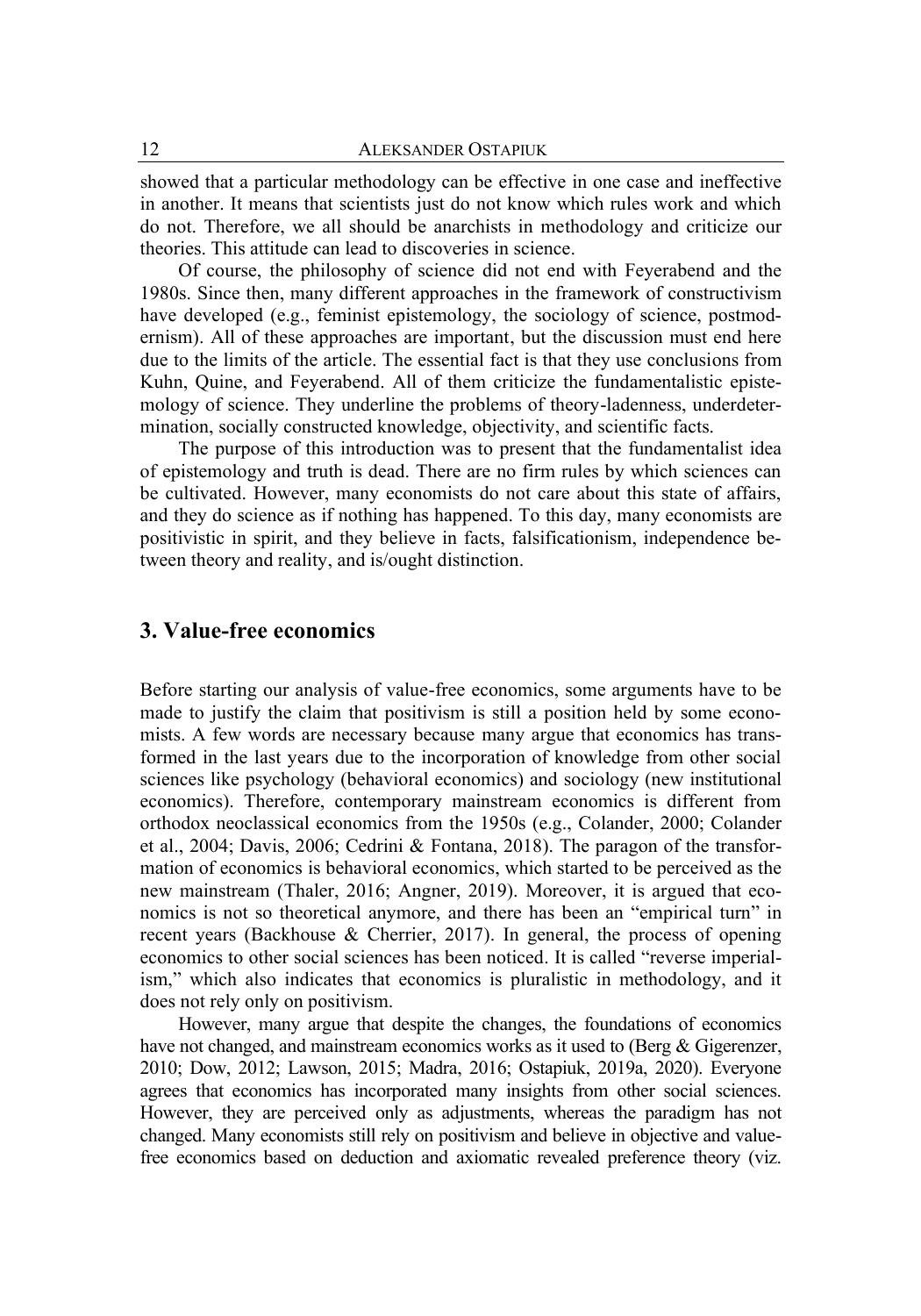rationality, utility, and homo economicus). To see that mainstream economics has not changed significantly, we can look at syllabuses and textbooks (Ratajczak, 2014; Graupe, 2019). The dominance of mainstream economics is also visible when analyzing which journals are the most influential and who holds power in academia (Fourcade, Ollion & Algan, 2015; Akerlof, 2020).

Therefore, McCloskey's forty-year-old description of the methodology of economics is, in many ways, still accurate and worth analyzing.

- (1) Prediction (and control) is the goal of science.
- (2) Only the observable implications (or predictions) of a theory matter to its truth.
- (3) Observability entails objective, reproducible experiments.
- (4) If (and only if) an experimental implication of a theory proves false is the theory proved false.
- (5) Objectivity is to be treasured; subjective "observation" (introspection) is not scientific knowledge.
- (6) Kelvin's Dictum: "When you cannot express it in numbers, your knowledge is of a meagre and unsatisfactory kind."
- (7) Introspection, metaphysical belief, aesthetics, and the like may well figure in the discovery of an hypothesis but cannot figure in its justification.
- (8) It is the business of methodology to demarcate scientific reasoning from non-scientific, positive from normative.
- (9) A scientific explanation of an event brings the event under a covering law.
- (10) Scientists, for instance economic scientists, have nothing to say as scientists about values, whether of morality or art.
- (11) Hume's Fork (McCloskey, 1983, pp. 484–485)

In this section, most of these points are analyzed. The goal is to show how economics can hold a positivistic view of science despite its obsoleteness. In this article, neoclassical economics is perceived as value-free economics because both are based mainly on revealed preference theory, which is not interested in human goals, assumes that people do what is best for them, and rationality is defined by technical criteria. The mathematization of economics after World War II is one of the reasons why economists still believe in positivism. Economists want to be like hard science (physic envy). Therefore, they search for universal rules and models that are consciously unrealistic. Much ink has been spilled about these issues (Weintraub, 2002; Mirowski, 2002; Ostapiuk, 2017). Therefore, here only one thing about mathematization is underlined. Many economists follow Samuelson, who wrote that "Mathematics is language" (1952, p. 56). It is important to understand that economists did not invent this idea. They took if from logical positivism, which perceives mathematics as a metalanguage for all science (Mirowski, 2002).

Logical positivism definitely influenced Robbins (1932), and Witztum indicates three central tenets of Robbins' most important essay:

(1) The subject matter of economics is the tension between scarcity and wants (the means-ends problem).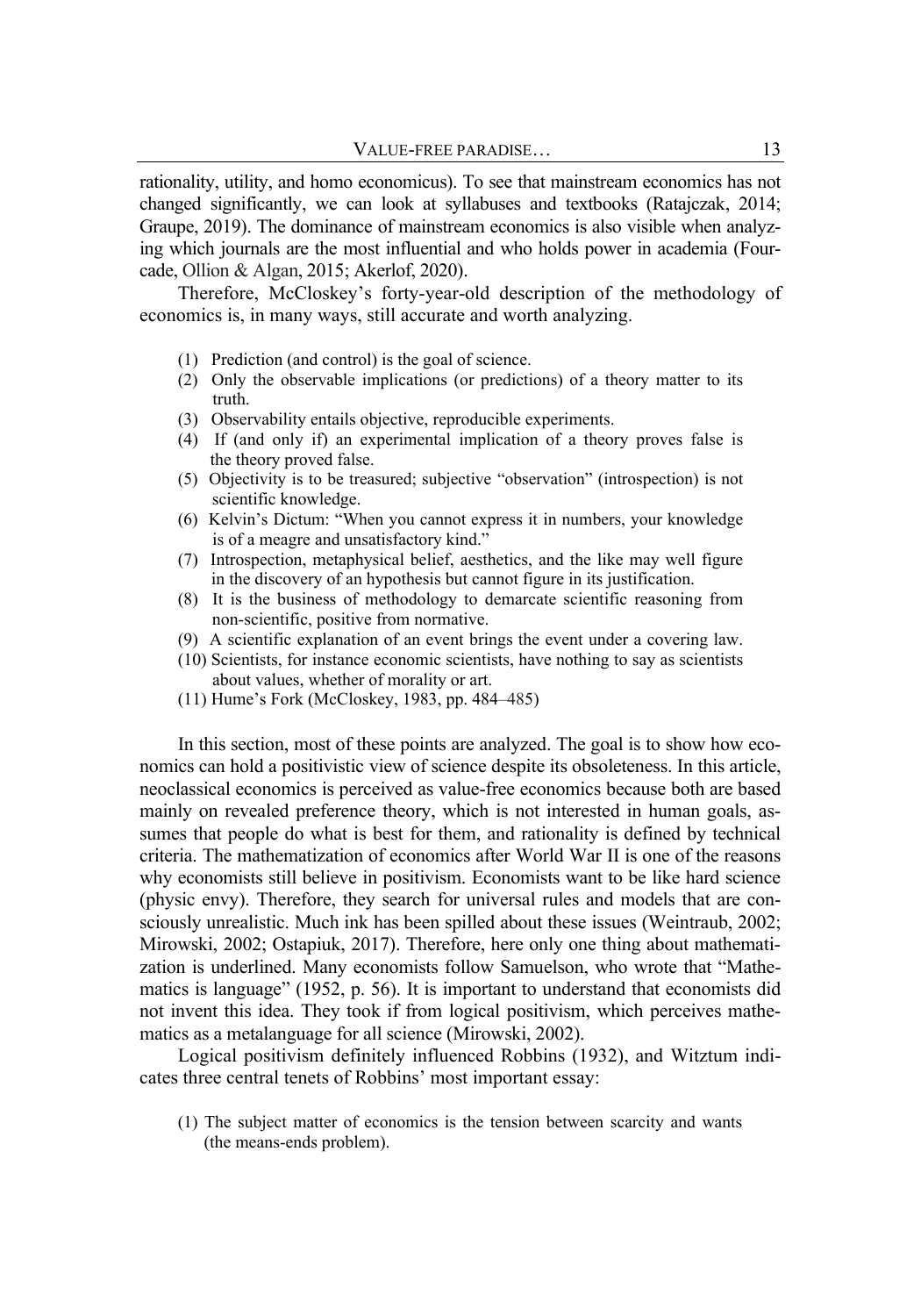- (2) Economics is based on axioms (abstractions) which are derived from ex peri-ence and which lead to statements about reality (hence, the 'scientific' nature of the subject).
- (3) Economics is not concerned with ends but only with the means available to achieve those ends. It is thus, value-free. (Witztum, 2007, p. 58)

These tenets were necessary to achieve three goals: (1) Define economic science as the study of scarcity-constrained rational choice, (2) Put economics on a firmer epistemological foundation (moving away from hedonism), (3) Make an argument against interpersonal utility comparisons (Hands, 2007). The most critical issue from this article's perspective is the third one—value-freeness, which creates an abyss between normative and positive approaches.

Before analyzing Robbin's view, it is essential to present how logical positivism classifies sentences to comprehend the distinction between normative and positive approaches that prevails in economics. Logical positivists introduced a tripartite classification of sentences: (1) Synthetic, (2) Analytic, (3) Nonsense (Putnam, 2002, p. 10). Synthetic judgments are empirically verifiable or falsifiable. They contain statements that can be verified by reality (facts). For example, we can say that Mount Everest is the highest mountain in the world. It is easy to check whether this statement is true or false. The second type of statement is one that cannot be verified by reality. These analytical statements take the form of tautologies. This means that we can indicate whether they are true or false based on the logical rules alone. The purpose of tautologies is not to tell something about reality but to show the world's logical structure. For example, we assume that the sum of angles in a triangle is 180°. The third group of statements includes ethical, metaphysical, and aesthetic judgments. Logical positivists perceive them as unscientific because they are unverifiable. For example, from the statement "killing is wrong," we cannot derive any statements which will tell us about future experiences. Therefore, this statement is unverifiable and nonsensical.

Before logical positivism, there was a distinction between normative and positive approaches in economics. Keynes made the distinction. The separation of positive and normative was the part of Keynes's more general distinction between positive science, normative science, and art. Positive science contains a study of fact (what is), normative science contains the study of norms and rules (what ought to be), and art is focused on policy application (what can be achieved) (Keynes, 1999, p. 22). In the beginning, there was a clear difference between the positive and normative approaches, but economists did not undermine the necessity of the normative approach. They thought that ethics is necessary, but it should not be an area of interest for economics. One of the reasons for this was specialization. Economists could not deal with every problem, so they had to specialize. Until the 1920s, most economists believed that the relationship between economics and ethics was hierarchical. Economics was the science of wealth [Jevons, Mill, Smith], and ethics used insights from economics to assess which actions were ethically desirable. In a value-free approach, economists are like engineers who tell us how to resolve some problems efficiently, but they will not say what we should do. They only help people achieve the goals that they set themselves.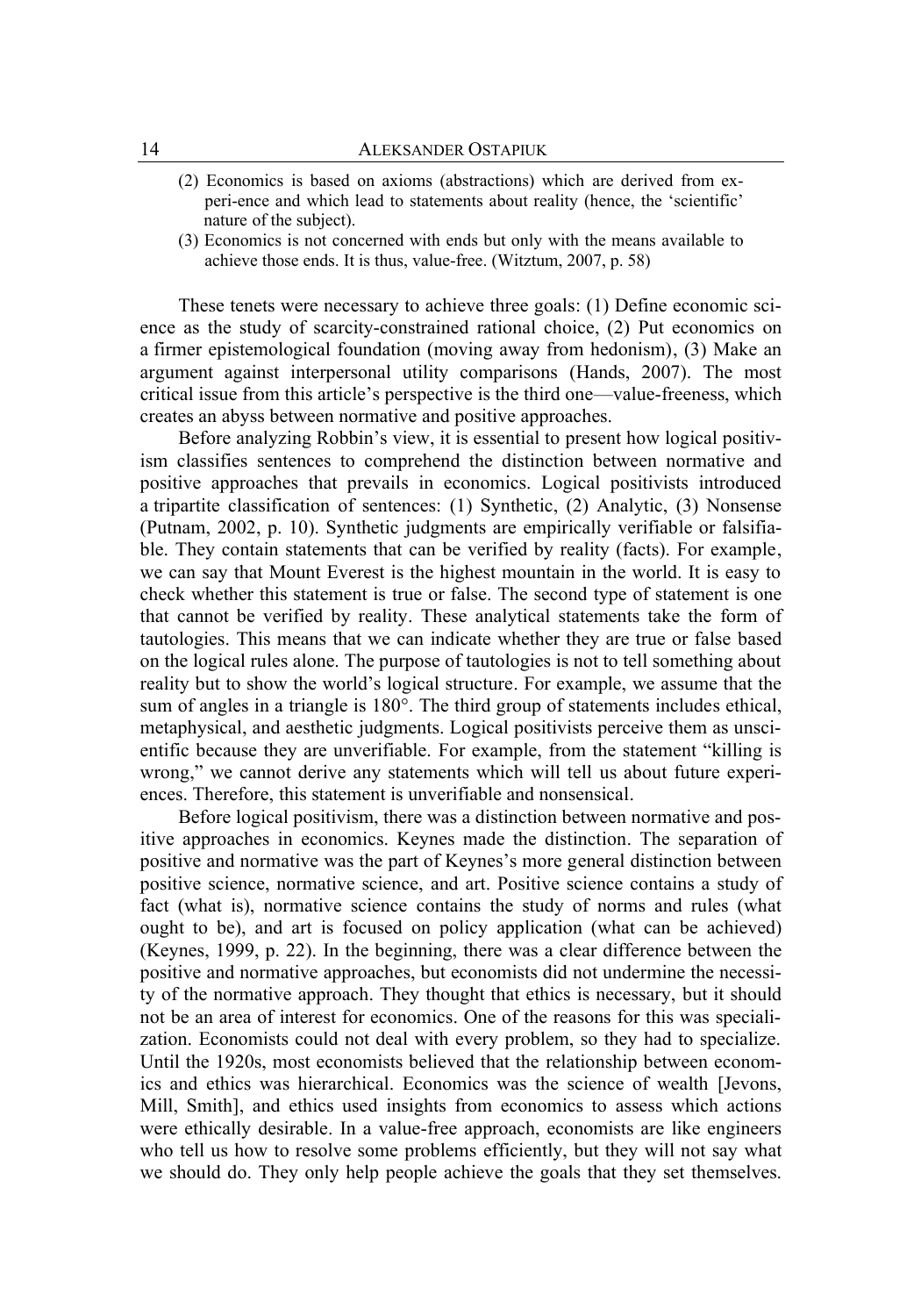Economists are proud of this separation from ethics because they can be perceived as objective scientists who deal only with facts.

Specialization was an important factor in dismissing ethics from economics, but it was Robbins who established the strict dichotomy between normative and positive economics. He underlined the difference between ethics and economics:

Economics deals with ascertainable facts; ethics with valuations and obligations. The two fields of inquiry are not on the same plane of discourse. Between the generalisations of positive and normative studies there is a logical gulf fixed which no ingenuity can disguise and no juxtaposition in space or time bridge over. (Robbins, 1932, p. 132)

As a result of logical positivism, all value judgments were put into the one bag of nonsenses that we cannot rationally discuss. Due to these problems, Robbins (1932, p. 91) wanted to distinguish economics from ethics, arguing that "economic analysis is *wertfrei* (value-free)". Later, economics became, in the words of Sen, "self-consciously non-ethical" (1987, p. 2).

#### **3.1. The positive vs. normative approach**

In economics, the dichotomy between positive and normative, facts and values, looks straightforward. However, it has long been the subject of philosophical debate. Much of the discussion can be traced to Hume. This is why the is/ought distinction is called "Hume's dichotomy," "Hume's fork," and "Hume's guillotine". Hume's primary concern was to block efforts to ground ethics in the facts of nature (Putnam, 2002, p. 2).

Hume was right that there is no relationship between the statements "I give to charity" and "I ought to give to charity." That something is does not imply that it should be that way, and that because it should be that way does not imply that it is. Hence, the difference between "is" and "ought" seems significant enough to call it a dichotomy (Hands, 2012). However, the fact/value dichotomy became something different than in Hume's writing. He did not use a term which we now call "value judgments." Admittedly he discusses individual value terms, for example, "virtue," "ought," and so on. However, he puts them into the context of ethics (Putnam, 2002, pp. 18–19). Thus, he writes about ethical judgments, not about all value judgments.

Later, many philosophers forgot about this distinction, and ethical statements started to be identified with value statements. This is visible in the case of positivists. Carnap generally speaks not of "value judgments" but only of the statements of "regulative ethics". The goal of positivists was to challenge the objectivity and rationality of ethics. So, their fact/value dichotomy was not based on any serious examination of the nature of values. They examined the nature of "fact" in a narrow empiricist spirit (Putnam, 2002, pp. 28–29). Therefore, the proper analysis is necessary if we want to understand the nature of value judgments. Hands indicates that normative statements are something more than ethical valuations: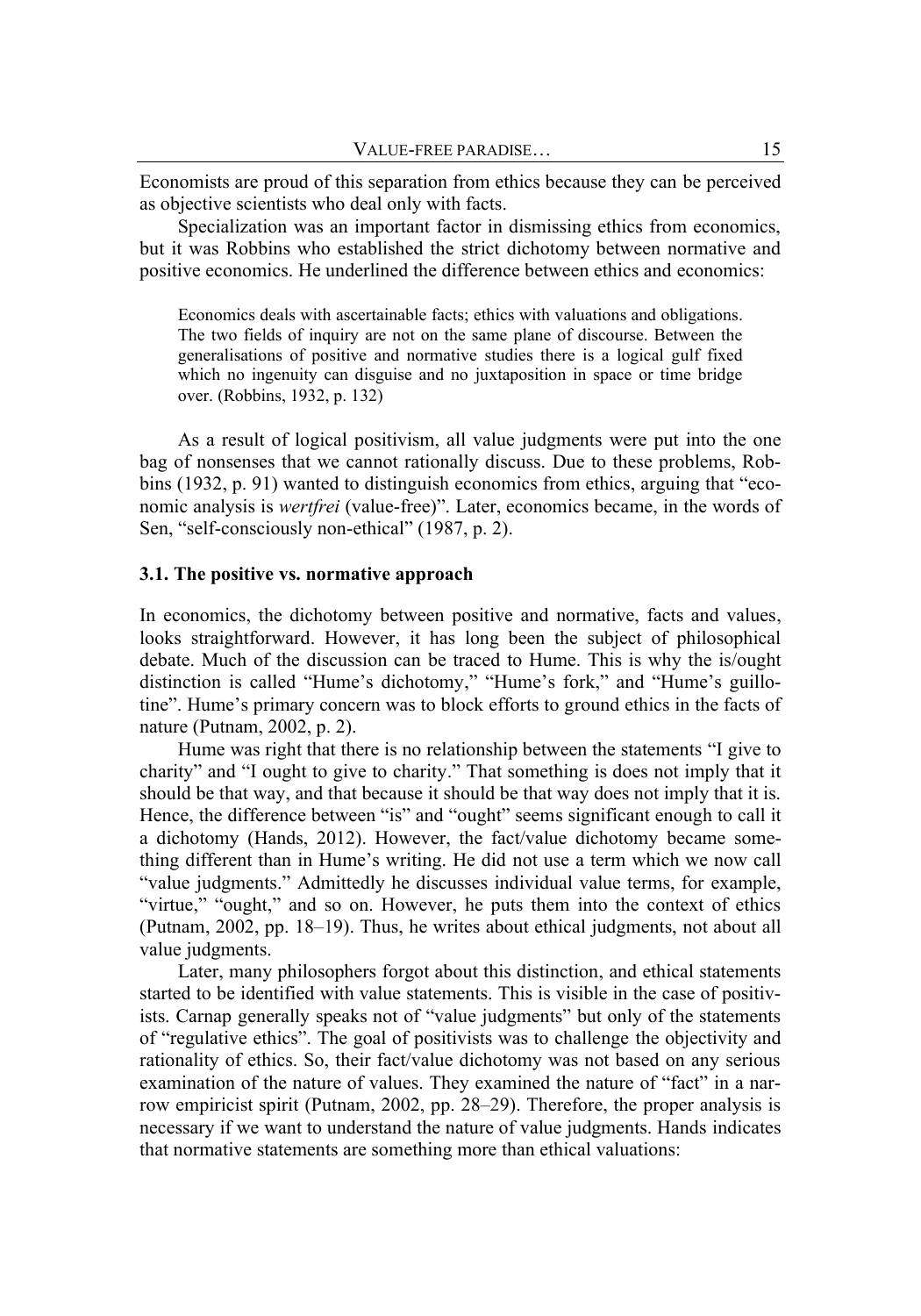In general normative terms are simply terms that are action-guiding or prescriptive, and normative statements are statements involving such terms. The relevant norms might be social, legal, epistemological, aesthetic, or a host of other types; ethical norms are just one very special case of such prescriptive terms. (Hands, 2012, p. 9)

Outside economics, it goes without saying that not everything that is "normative" involves ethics. For example, if someone says, "you ought to eat more fruit," it does not mean that you should eat it to be more moral. It means that you ought to eat fruit to be healthy. Therefore, it is a norm but the norm of good health, not an ethical norm. Economists have problems with this distinction, which is visible in welfare economics, where any value component is automatically considered ethical. The problem is even deeper. Mongin writes:

The economists' confounding of ethical with non-ethical evaluations is perhaps only secondary; they are trapped into confusion at an earlier stage. They think of evaluations in terms of judgments, not propositions. This psychologistic preconception fosters the belief that there cannot be an evaluation without a person's commitment, and personal commitments are supposedly typical of morality. (2001, p. 13)

So, if I say, "I do believe that the recent actions of the government were positive," it does not always mean that I want to evaluate their actions. It could also mean that I give information to someone about some actions of the government. Terms like "honest," "good," or "courageous" are thick predicates of morality that have both an evaluative and a descriptive side, in contrast to ethical good—typically thin predicate (Mongin, 2001).

### **3.2. The influence of utilitarianism**

Economists sometimes unknowingly derive ought from is. It is possible because economics is influenced by utilitarianism, which is a consequentialist system. For a utilitarian, one ought to do what gives the most pleasure. Therefore, if A causes more pleasure than B, then A ought to be done. In this way, utilitarianism connects economic evaluations with prescriptions (Mongin, 2001). These assumptions lead economists to choose a particular policy. If an economist had to choose between policy A and B, she would probably use this criterion: "The best (good) policy (ceteris paribus) is the one that makes people better off (that is, it leads to the highest level of utility or preference satisfaction among the relevant individuals)" (Hands, 2012, p. 16). Therefore, if economic analysis tells us that policy A (ceteris paribus) makes people better off than policy B, then society ought to do A. Of course, economists do not say what things make people better off. However, they assume that what individuals do maximizes their utility. Utility in economics is entirely different from Bentham's utility and the utility used by marginalists. Sometimes economists speak about individuals who are aiming to maximize utility. However, it does not mean that utility is perceived as an ultimately good thing.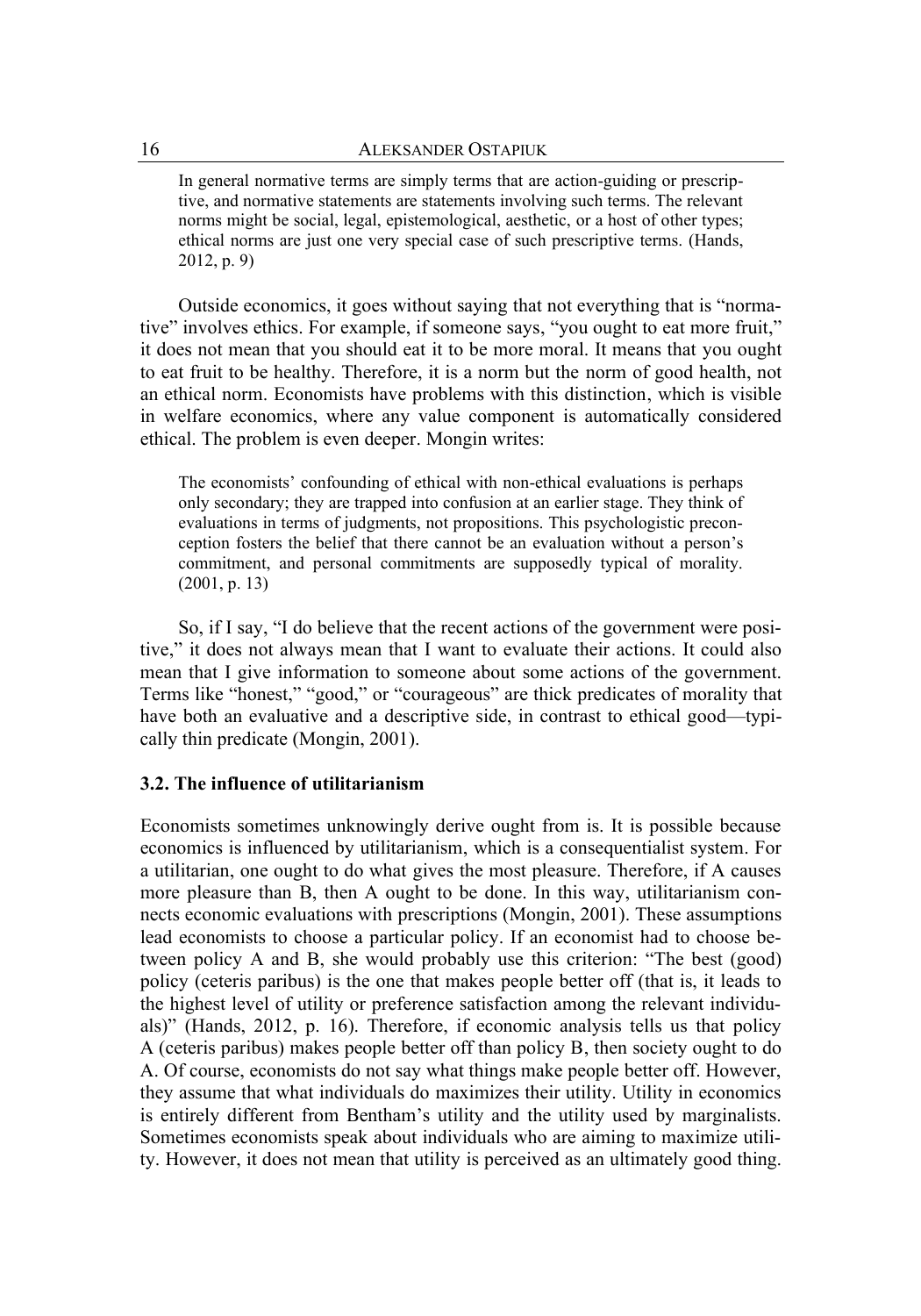Utility maximizers only do what they prefer. To say that agents maximize their utility says nothing about the nature of their preferences. It only connects preference and choice. Rational individuals rank available alternatives and choose what they prefer the most (Hausman, 1992, p. 18). In the end, economics knowing what is (what people do—positive facts) tells us how it ought to be (normative).

The next problem also arises from the is/ought dichotomy. For economists, this distinction proves that economics is positive and value-free. Klappholz (1964, pp. 98–99) writes:

The 'orthodox' position rests on Hume's observation that norms or proposals cannot be deduced from descriptive statements alone... Since the scientific part of economics consists exclusively of descriptive statements, it cannot have any ethical entailment, and is therefore value-free. If this is what we mean by 'valuefree' then... it seems trivially true that economics, and the social sciences in general, can be value-free.

It means that "positive economics starts from assumptions that are phrased in terms of factual statements alone and it proceeds by making deductions from these statements" (Mongin, 2001, p. 20). However, this understanding is flawed because Hume's dichotomy only works when initial premises are exclusively factual, and economics contains the evaluative vocabulary of preference. The statements like "I prefer A to B" designate an evaluative concept, which makes the proposition an evaluative one (2001). Because this is not well known among economists, many still perceive the Pareto optimum and effectiveness as value-free concepts. The Pareto optimum is normatively laden. Therefore, welfare economics cannot be perceived as positive science (Blaug, 1992; Hausman & McPherson, 2006). The Pareto criterion is not value-free because it is based entirely on satisfying the preferences of a particular economic agent. Therefore, being better or worse off is caused by individual preference satisfaction. For Hausman and McPherson (2006, pp. 67–68), the Pareto criterion functions "as a Trojan horse smuggling ethical commitments into the theoretical citadel of positive mainstream economics." It assures economists that economic efficiency is value-free, and allows them to "conclude that, ceteris paribus, perfectly competitive equilibria are morally desirable and market imperfections that interfere with the achievement of competitive equilibria are morally undesirable" (p. 66).

The second issue is rational choice theory, which many economists perceive as a positive approach (Thaler, 1980). It would be a descriptive theory if economists make a systematic empirical observation of the agent's preferences and choices and then generalize those observations to derive some scientific laws of economic behavior (Hands, 2012). However, this is not how economic analysis is done in most cases. As mentioned before, economists cannot observe people's beliefs and desires. Therefore, they concentrate on people's choices. However, neoclassical economists do not only say that someone chooses something, but they indicate that someone chose something because it maximizes their utility or satisfies their preferences (revealed preference theory). Neoclassical economists also assume that one's choice is rational. Economists are content to use instrumental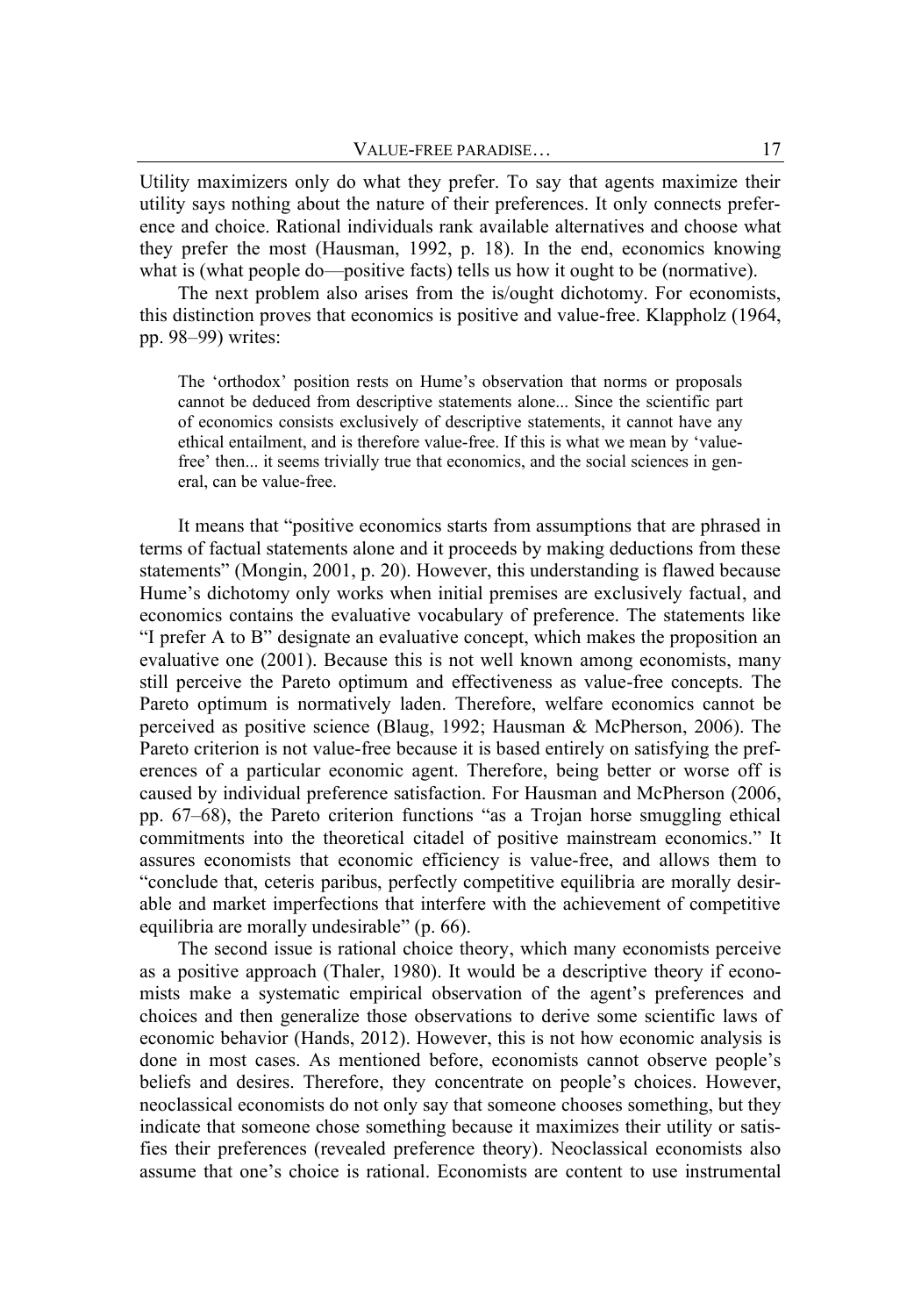rationality, which enables them to be value-free because they do not say what choice people should make to maximize their utility. However, some economists forget that they make assumptions about instrumental rationality. They assume that preferences must be transitive and complete to be called rational (satisfying a weak axiom of revealed preferences).

To conclude the discussion on normative-positive economics, the distinction between is and ought is exaggerated. Putnam thinks that the dichotomy should be "disinflated":

If we disinflate the fact/value dichotomy, what we get is this: there is a distinction to be drawn (one that is useful in some contexts) between ethical judgments and other sorts of judgments. This is undoubtedly the case, just as it is undoubtedly the case that there is a distinction to be drawn (and one that is useful in some contexts) between chemical judgments and judgments that do not belong to the field of chemistry. But nothing metaphysical follows from the existence of a fact/value distinction in this (modest) sense. (Putnam, 2002, p. 19)

Moreover, economists should understand that they are not as positive as they like to see themselves. Economic theories (Rational choice theory, the Pareto optimum) contain normative components, but to understand that, economists need to extricate themselves from positivistic influence. No social science can be entirely value-free, and in the end, economists deal with human goals (see Hausman & McPherson, 2006; Fiedor & Ostapiuk, 2017; Reiss, 2017; Ostapiuk, 2019b, 2020; Hardt, 2020). To do that properly, economists need to have a debate on goals and normative approaches.

#### **3.3. Popper, Friedman, and economics**

In the discussion on economic methodology, we cannot forget about Friedman (1953). For him, the main thing that matters is the prediction of a novel fact. It means that evidence that had never been observed determines if an economic theory is successful. Friedman writes that the "ultimate goal of a positive science is the development of a 'theory' or 'hypothesis' that yields valid and meaningful ... predictions about phenomena not yet observed" (1953, p. 7). Most economists see Friedman as an instrumentalist because they think that he does not care about the realism of the assumptions (Boland, 1979; Caldwell, 1992). <sup>1</sup> They are only used to predict novel facts. According to Friedman, "the relevant question to ask about the 'assumptions' of a theory is not whether they are descriptively 'realistic,' for they never are, but whether they are sufficiently good approximations for the purpose in hand" (Friedman, 1953, p. 15) and "in general, the more significant the theory, the more unrealistic the assumptions" (p. 14).

 $<sup>1</sup>$  However, Mäki (2009) argues that Friedman's position is more complicated and cannot be identified</sup> as mere instrumentalism. Due to many ambiguities and inconsistencies in F53, Friedman's position is open to various interpretation (as realist statement or/and as socially constructivist fallibilism). Hoyningen-Huene (2017) also argues that Friedman should not be interpreted as instrumentalist. To show that he investigates the concept of 'ideal type' in F53.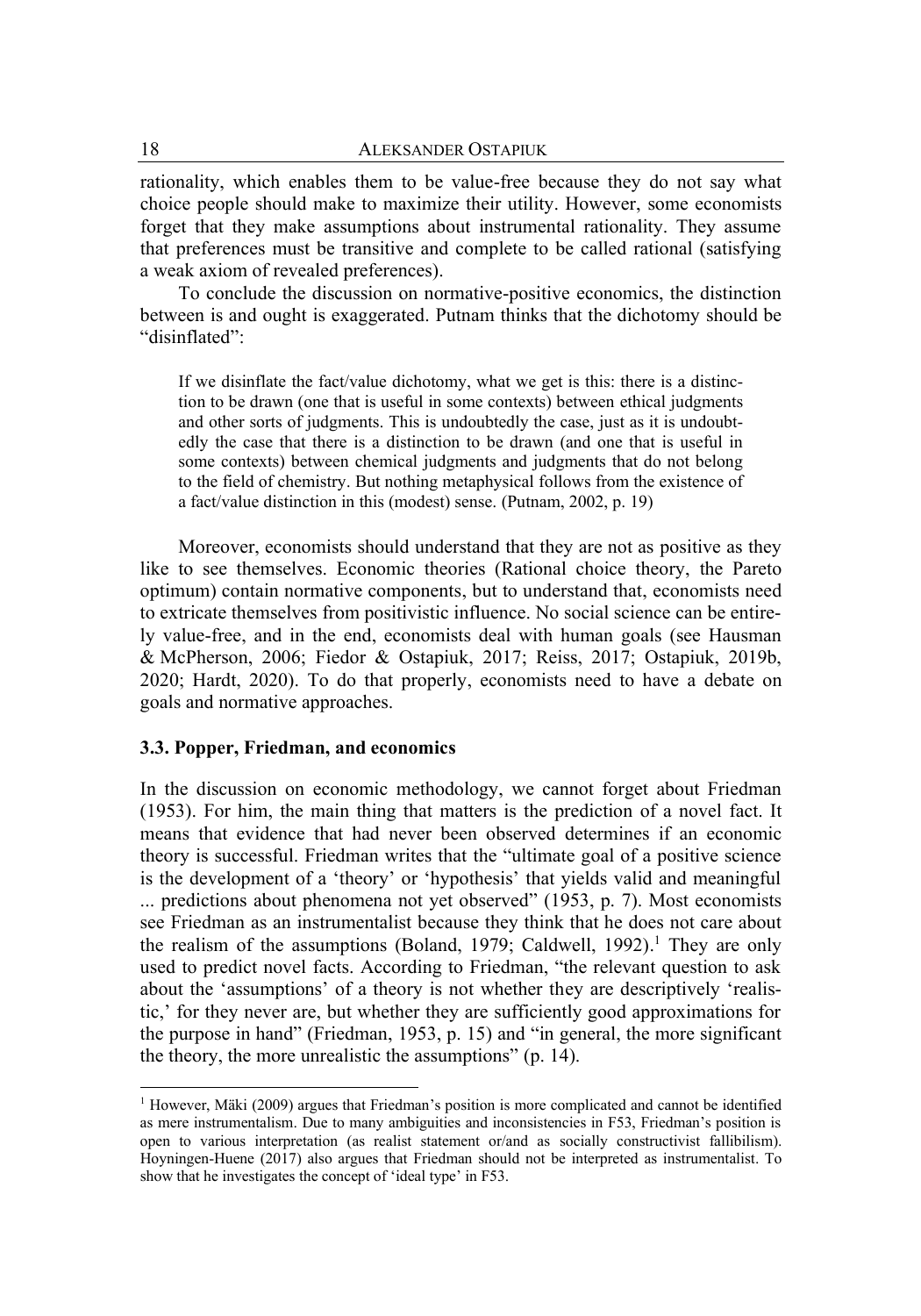Popper's falsificationism was pretested in the first section. Here it is analyzed from the perspective of economics. There are two main problems with falsificationism. Firstly, economists have never really practiced it. Blaug wrote, "Modern economists frequently preach falsificationism... but they rarely practice it: their working philosophy of science is aptly described as 'innocuous falsificationism'" (1992, p. 111). Of course, economists engage in empirical research, which should make their theories more prone to falsification, but

much of it is like playing tennis with the net down: instead of attempting to refute testable predictions, modern economists all too frequently are satisfied to demonstrate that the real world conforms to their predictions, thus replacing falsificationism, which is difficult, with verification, which is easy. (Blaug, 1992, p. 241)

Economists do not falsify their theories; rather, they verify them, which shows the lasting influence of logical positivism on economics.

Problems with falsificationism are deeper. Many economists do not fully understand underdetermination and theory-ladenness. They see falsificationism as a special type of empiricist foundationalism (logical positivism) but without the problem of induction (Hands 2001, p. 292). Popper was never an empirical foundationalist. Therefore, economists are Popperians for the wrong reasons (p. 292). Secondly, if they had read Popper in a modern way, they would not be Popperians because falsificationism does not provide a methodology that shows how science must be done, making a solid demarcation line between sciences and pseudosciences. In the end, it is impossible to escape from metaphysics.

### **4. Value-free economics vs. the real world**

The perception of economics as value-free science causes problems not only in theory but also in real life. Many economists treat instrumental rationality, The Pareto optimum, and effectiveness as positive, not normative conceptions. This perception has led to the belief that well-being in economics is a positive theory. This is wrong because there is no descriptive theory of well-being. It is impossible to discuss well-being without making some value judgments. Many economists did not see that because they used a formal, not a substantive theory of well-being that does not say what good ultimately is but tells us how to find what is good for people (Hausman & McPherson, 2006, p. 119). We should just wait and see what people choose. Because of that, "economists should not have substantive views about the conception of the good. But this is of course to make a moral judgment and to subscribe to a particular theory of well-being: namely, wellbeing is what people desire" (Reiss, 2013, p. 214).

The conception of well-being based on revealed preferences is very problematic. Behavioral economics and economics of happiness show that people do not have stable preferences. Frequently they are created "on the fly." Preferences are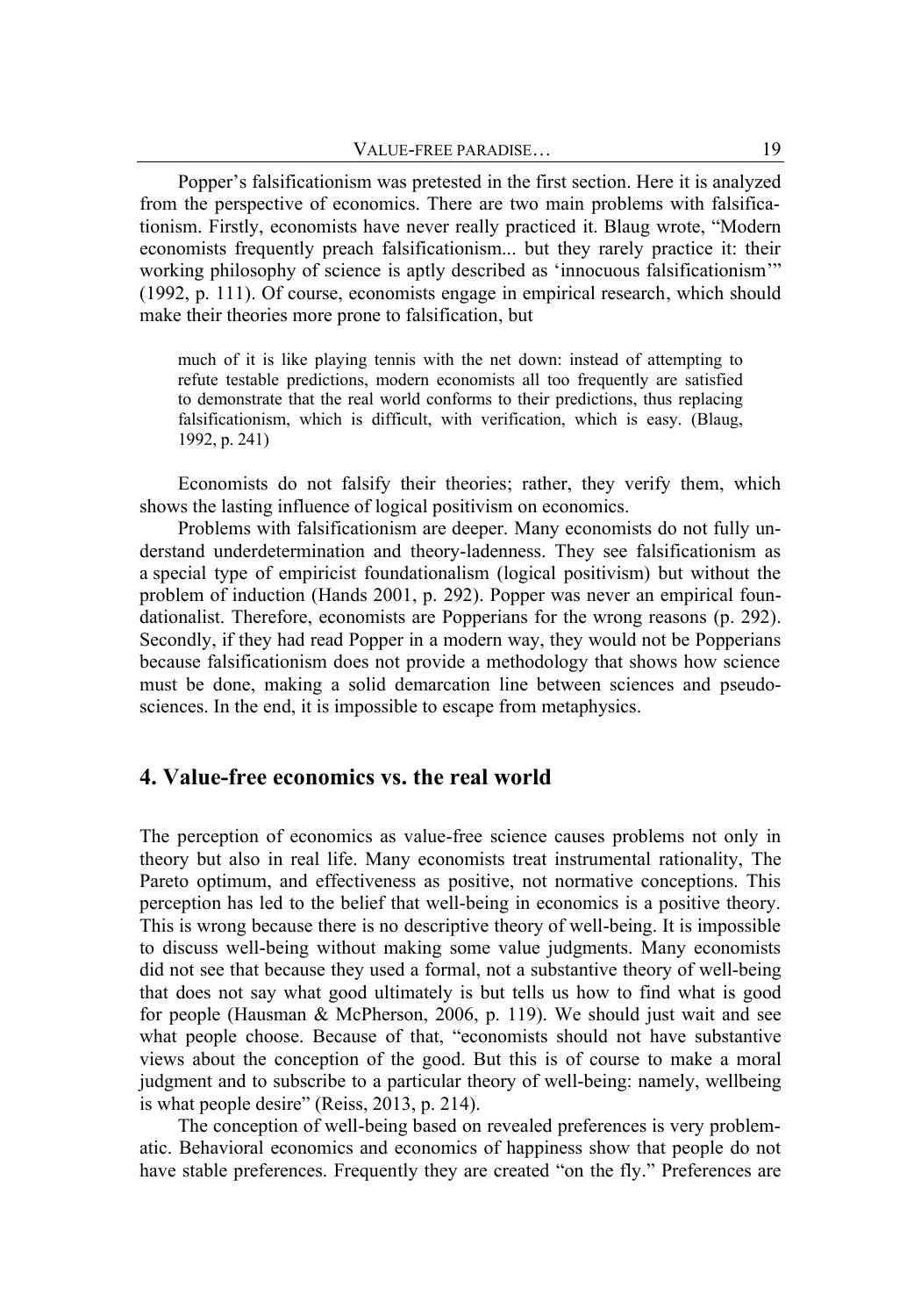context-dependent (Sen, 1993; Kahneman & Tversky, 1979), change with time (Ainslie, 1975), and are malleable (Brickman, Coates & Janoff-Bulman, 1978). Moreover, people have cognitive biases that are not anomalies but an inherent feature of human beings (Thaler, 2015). Due to these problems, revealed preferences are not always a good indicator of well-being.

If we know about the problems of value-free economics, how is it possible to use rational choice theory or revealed preferences? Nowadays, many economists argue that neoclassical economics has always known that people are not fully rational, and *homo economicus* was a necessary simplification of the world, not a description. However, it is not the complete truth. Many economists created models based on assumptions of full rationality, and they were used in real life. It was the case in the times of neoliberalism, when people were presented as rational agents who know what is best for them (Thaler, 2015; Rodrik, 2015). The goal of this article is not to blame economists. The goal is to underline that models perform reality, and sometimes scientists can confuse their models with reality (Callon, 2006; Morgan, 2012; Boldyrev & Svetlova, 2016). Homo economicus used by neoclassical economists is a paradigm, the lenses by which they look at reality. Economists tailor reality to their theories. This was indicated by Callon (2006) in the concept of performativity. Economic theories also influence the people who become familiar with them. Hausman and McPherson wrote, "it seems that learning economics may make people more selfish" (2006, p. 305). Many economists believe that people are rational and egoistic. Therefore, when behavioral economics, which questions these assumptions, started to develop, it attracted criticism from neoclassical economists (Thaler, 2015).

Of course, homo economicus and rational choice theory have been criticized for a very long time, but since the 1980s, the criticism has increased. Psychologists, sociologists, and philosophers have criticized neoclassical economics' views on people and rationality. Still, not only did economics not change their view, but it was able to thrive ('economic imperialism' Lazear 2000, see Brzeziński, Gorynia & Hockuba, 2008). How was it possible that this criticism did not affect economics? It was possible thanks to economists' specific perception of rationality and utility. Becker (1976), with his economic approach, is the best example of where value-free economics leads. He perceives rationality instrumentally. It means that we care about the means, not the ends that individuals put on themselves. Therefore, we can perceive all behaviors as rational. From this perspective, it does not matter whether someone is a homeless drug addict without work and family or a happy and successful person with a happy family life. In both cases, the person is rational. The same method is used in the case of utility, which is perceived *ad libitum*. It means that Becker put altruism, empathy, and a sense of fairness in the bottomless pit of maximization. Hence, self-interest (the maximization of utility) can manifest itself both as a donation of a kidney to a stranger and the murderer of this person. This perception of utility and rationality means that in the economic approach, every behavior meets the requirements (created by Becker) of rationality and the maximization of utility. Therefore, the economic approach is based on axiomatic assumptions that are nothing more than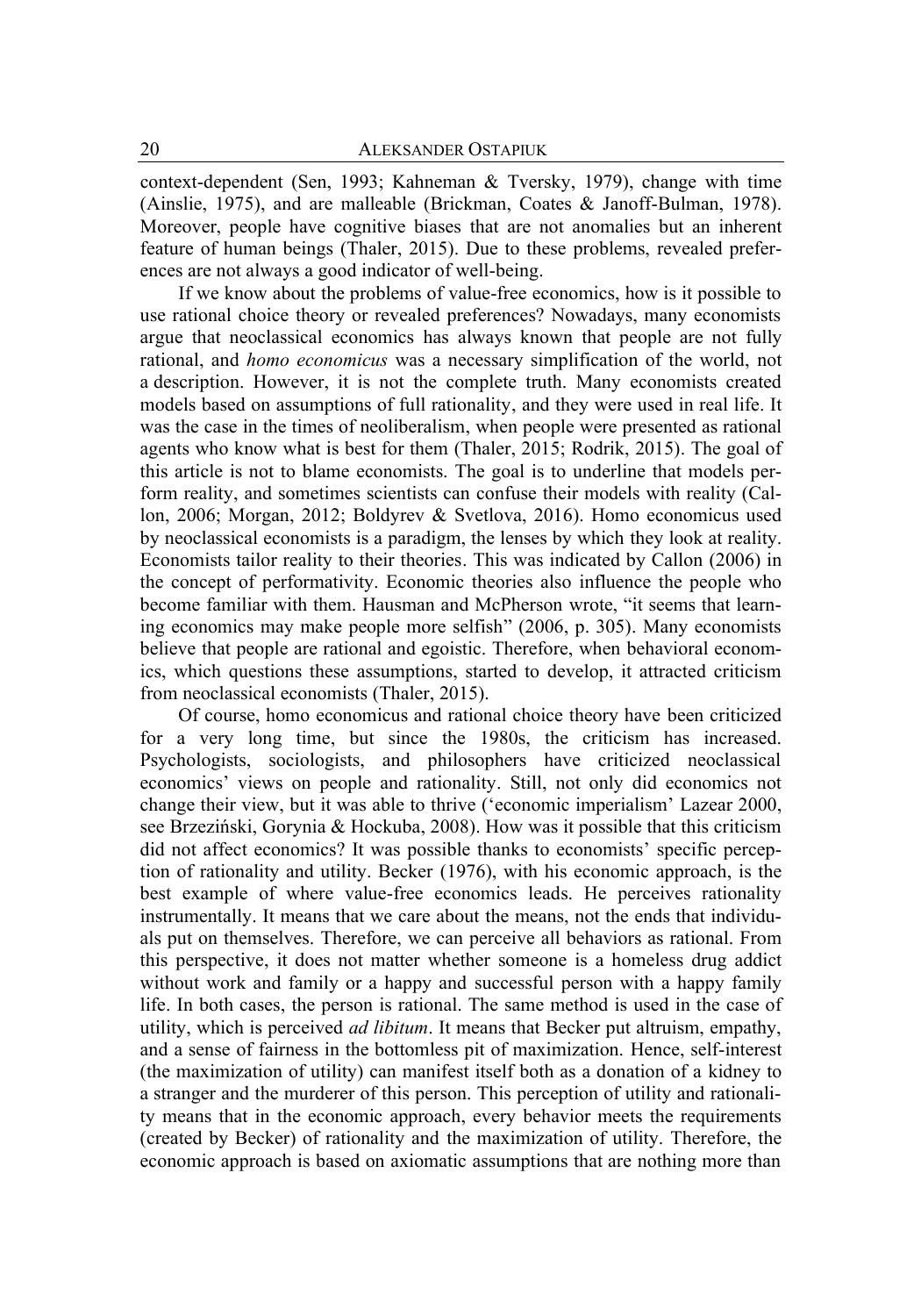tautologies, which causes the model to always work. Hence, criticizing economic assumptions as unrealistic does not have any effect. The economic approach works. This is why so many economists still believe in value-free economics and champion the mathematical approach (see Ostapiuk, 2019a, 2020).

After World War II, economists started to look like the scientific community in *The Glass Bead Game* (Hesse), where scientists live in an ivory tower and do not care about reality. Blaug (1997, p. 3) wrote: "economy increasingly become an intellectual game played for its own sake and not for its practical consequence for understanding the economic world." Many economists create theories for theory's sake. It does not matter whether they are true or accurate. The only important thing is if theories are closed axiomatic systems that logically work. Of course, many things have changed in economics since the peak of mathematization in the 1970 and 1980s. Since then, we have experienced the rise of behavioral economics and new institutional economics, which focus on how people really behave, and which rely more on data than an axiomatic theory. However, as was underlined before, many authors argue that the soul of economics has not changed, and it is still based on the formalistic method and closed axiomatic system (Berg & Gigerenzer, 2010; Dow, 2012; Lawson, 2015; Madra, 2016; Ostapiuk, 2020).

The ongoing fascination with the effectiveness of theories, not their accuracy toward reality, displays economics' schizophrenia. On the one hand, economists are naïve realists who believe in objective (measurable) data and logical positivism. On the other hand, they use instrumentalism, where truth cannot be known, and prediction is what matters because of its usefulness. This inconsistency is the result of economists' opportunism and lack of methodological knowledge. They use methodologies that suit them. Objective data give economists a firm, scientific foundation that distinguishes them from other social scientists. Instrumentalism with disbelief in the truth gives economists justification for simplified mathematical models that do not explain reality. They only need to have predictive power.

The arguments against objectivity have been presented before, so let us indicate some problems with instrumentalism. Philosophers of science often use the example of Ptolemy's astronomy, which assumes that the earth is at the center of the universe. Although this theory is false, it has strong predictive power, and it is useful. It guides navigation, and it helps create a more accurate calendar. If we had judged only its usefulness, we would hold to this theory. However, nobody treats Ptolemy's astronomy seriously. In general, instrumentalism is not wrong in stating that there is no truth, which is why science's ultimate goal is usefulness. Instrumentalism has its roots in pragmatism but goes too far. Pragmatists like James or Peirce did not argue that theories cannot be true or false. They just argued that theories must serve practical ends (cash value), although the cash value of a theory is not only its predictive power. If theories are like instruments that we use, then we need to know for what purpose we need them. A barometer measures air pressure. Thanks to that, people can predict and anticipate weather changes. However, other tools are necessary to control the weather. A barometer alone can only assist in measurement or observation (Hausman, 1998, p. 190). Conversely, the hammer helps one to act. Both of these instruments have different purposes.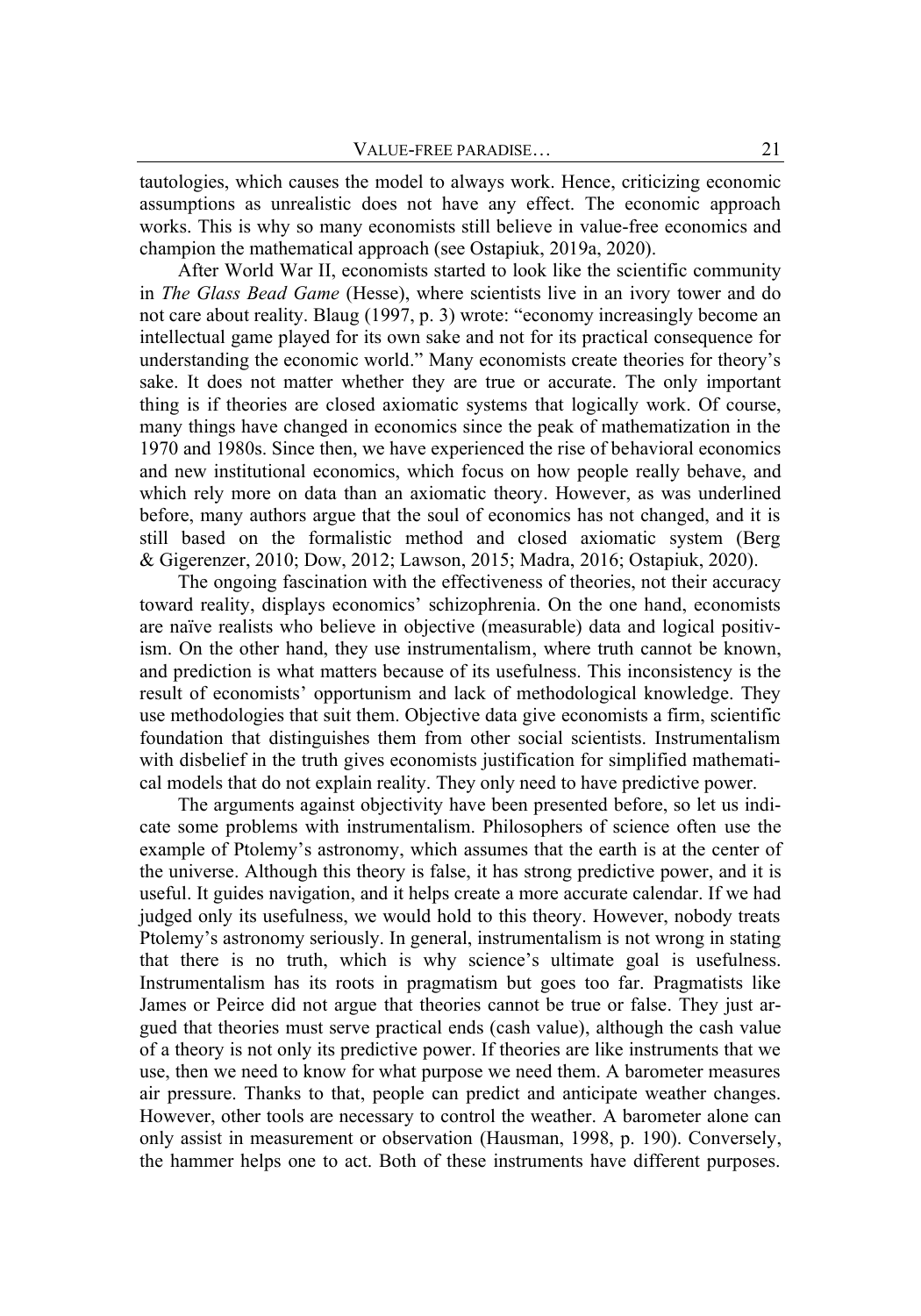Therefore, the idea of theories as tools is ambiguous. "Should it aim to give them tools to measure and passively to predict, or should it aim to give them tools to act and to control?" (p. 190).

We should step down from these abstractions toward real economic problems. For a while, Phillip's curve enabled economists to predict the rate of unemployment connected with inflation rates. However, the relationship ended when governments started to use this relation to regulate the rate of unemployment. Why did it happen? Prediction requires only knowledge of stable correlations, whereas control demands knowledge of causation (Hausman, 1998, p. 190). Instrumentalists do not care about this distinction because they believe that the only practical goal is prediction. After all, we cannot know the truth. Consequently, many of them do not notice that the knowledge of causes has a practical end (control). Therefore, Hausman (1998) argues that the search for causes is central to science. In general, most philosophers of science are not instrumentalists. They agree that the goal of science is both predictive and explanatory (Hausman, 1992; Hands, 2001; Reiss, 2013).

The above-mentioned criticism has a bearing on value-free economics. Firstly, prediction is not the only thing that matters; explanation is also important. Therefore, economists should not create theories whose only purpose is to work logically. Economics cannot be only an intellectual game. Secondly, there is no unbridgeable distinction between normative and positive approaches. Moreover, the economic theory of well-being contains normative statements. From this perspective, it is justified to argue that economics should be closer to reality and help people achieve a good life. To do that, economists need to consider normative approaches worth studying. Many economists still believe in the ought-is distinction, and they consider a discussion on values meaningless. As a scientific community, we need to understand and accept that we may never find conclusive answers about individuals' ends. However, it does not mean that we cannot and should not discuss them. Therefore, the last part of the article concerns the discussion on values.

### **5. Put your values on the table**

It had been presented before where value-freeness has led economists. Paradoxically, Weber's works show why economists need to deal with values. It may sound like a paradox because many economists regard Weber as the founder of value-free economics. This misinterpretation of Weber has been possible because his ideas are complex, which can lead to ambiguity. There is much discussion whether by value-freeness he means ethical neutrality of researcher, or that we should deal with facts without an axiomatic ingredient, or that we cannot express normative statements at all (Klimczak, 2014).

In the beginning, it is essential to underline that Weber did not try to present a systematic epistemological treatise that would end the "strife over methods"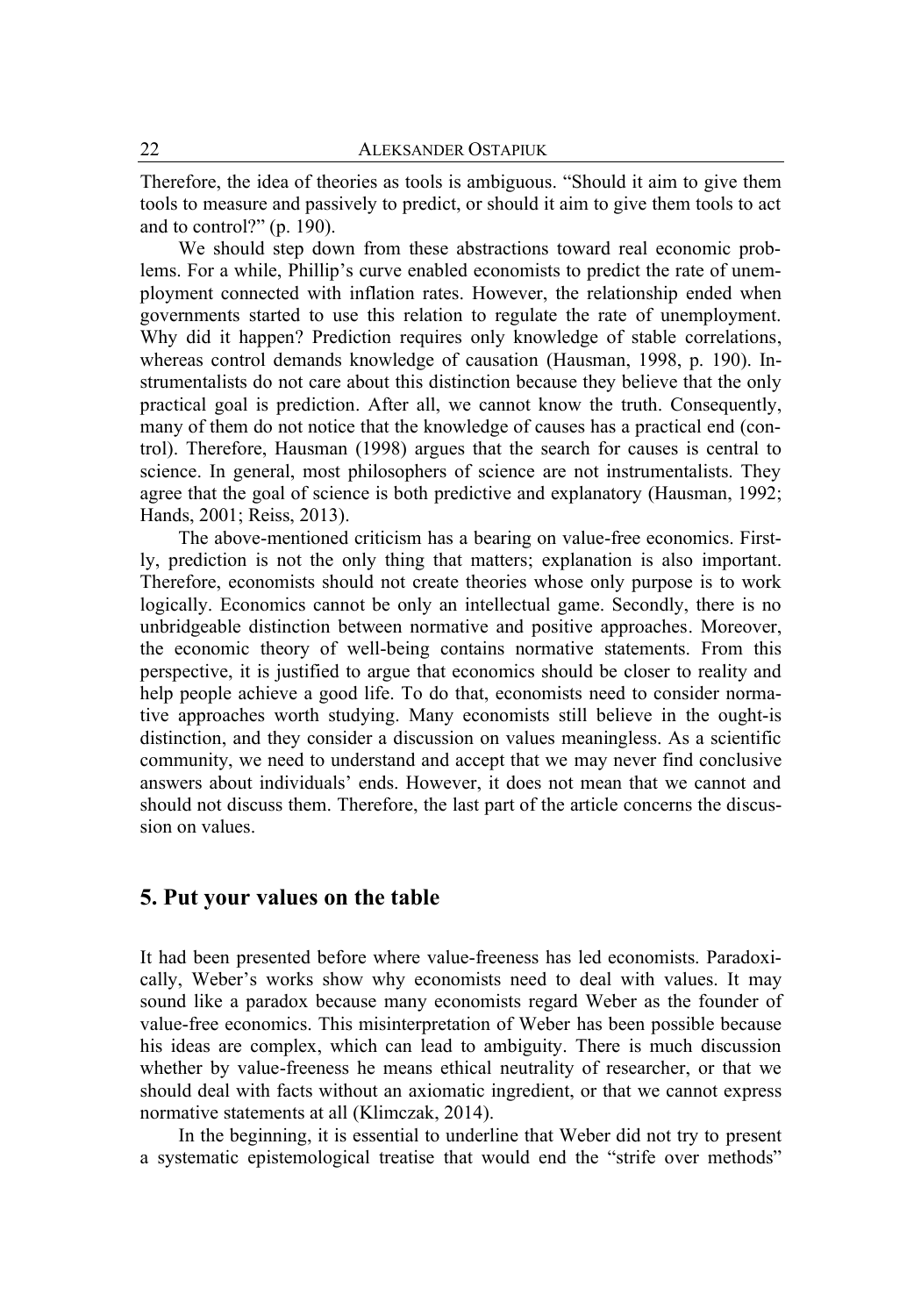(*Methodenstreit*) between positivism and historicism. His goal was much more pragmatic. Wolin wrote that Weber "formulated the idea of methodology to serve, not simply as a guide to investigation but as a moral practice and a mode of political action" (1981, p. 414). For Weber, ethics and science are interlinked. He demands intellectual honesty from scientists who make claims about scientific truths and hypotheses (van Dun, 1986, p. 19). Weber knows that scientists cannot escape from values. Therefore, they should scrutinize them honestly. From this perspective, "it would perhaps be better to drop the term *Wertfreiheit* altogether, and to speak only of 'freedom from prejudice'" (p. 20). The only place where Weber is explicitly against values in science is when he argued against lecturers who impose ideologies on students (Weber, 1949, p. 5).

In Weber's opinion, we cannot escape from values in scientific work. Even our interest in some fields is triggered by some values that we cherish. Weber was pragmatic, and he understood that if we cannot eliminate our values, then we should scrutinize them rationally. Weber makes a distinction between "instrumental value judgments" and "methodological value judgments." Instrumental value judgments should make discussion possible and fruitful. They can take the form of (1) assessing the internal consistency of the value premises from which various normative judgments are derived, (2) deducing the implications of these value premises in the context of the specific circumstances to which they are used, and (3) observing the factual consequences of different ways of achieving normative judgments (1949, pp. 20–21). Methodological value judgments cannot be checked, but without them, science could not exist. They are the main assumptions of scientific approaches. In value-free economics, we can indicate methodological value judgments like the invisible hand, equilibrium, instrumental rationality, and revealed preferences. Even though we cannot find an objective basis to compare these values, we need to investigate them. Scientists must practice a "contemplative attitude" toward these values (Schweitzer, 1970, p. 83). Contemplation does not mean indifference toward values but impartiality. Scientists have to accept the subjectivity of science, and this is why they should be self-consciously subjective. What kind of implication does it have on value-free economics? Firstly, it is impossible to eradicate values from economics because of methodological value judgments. Secondly, economists can use Weber's insight to see the normativity of their fundamental assumptions, which many treat as positive ones.

Nagel and Sen, like Weber, wanted to prove that science can work despite its value-ladenness. Nagel (1961) distinguishes "characterizing value judgments" and "appraising value judgments." Characterizing value judgments contains criteria that can be assessed (by logic or data). Different judgments can be compared thanks to objective criteria. On the other hand, "appraising value judgments" evaluate states of the world. For example, the desirability of a particular kind of human behavior, or an assessment of the outcomes created by that behavior. Scientists cannot choose between appraising value judgments because there are no objective criteria to do so. There is only social power. Nagel understands that science cannot work without values. However, he believes that science can be free, at least, from "appraising value judgments," and it can stick to "characteriz-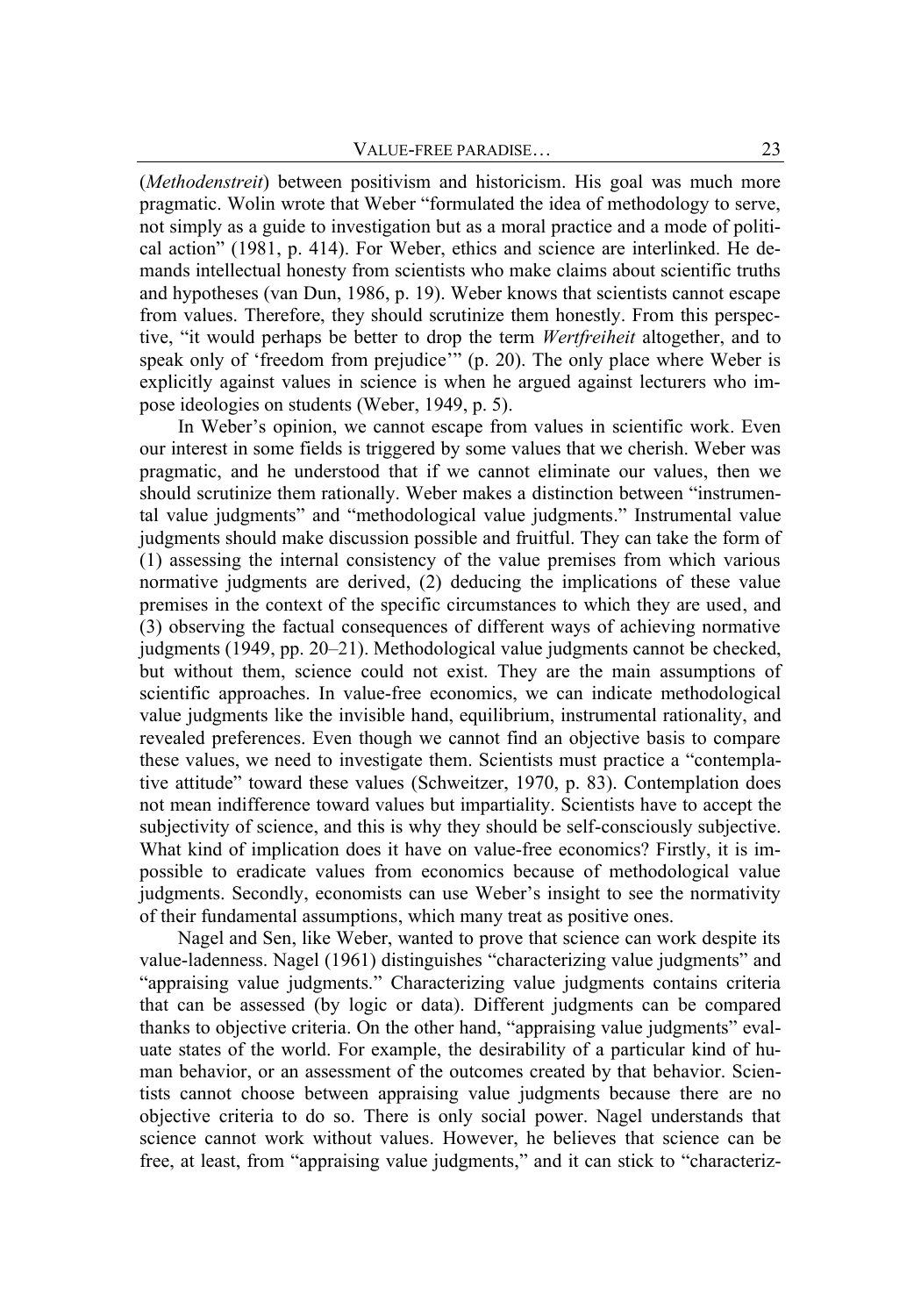ing value judgments" that can be compared by the scientific method (pp. 492–495). Sen made a similar distinction. He differentiates "basic" and "nonbasic" value judgments. Sen explains that "a value judgment can be called 'basic' to a person if the judgment is supposed to apply under all conceivable circumstances, and it is 'nonbasic' otherwise" (1970, p. 59). This distinction is essential because it draws the line between science and non-science. If we have basic value judgments that state that freedom is the most important value and we do not consider any other value (e.g., happiness), then it is impossible to have a discussion because discussion assumes that we can change our opinion due to the arguments that are presented. So long as a value judgment is "nonbasic," we can have a discussion because we can convince the other side by appealing to some facts/arguments. The essence of science is a discussion within which the participants can change their opinions. If we do not have a discussion, we do not have science. Therefore, only "nonbasic" judgments make science possible.

Blaug observes that the methods that give scientists the ability to discuss values are not ironclad. He wrote: "the difference between the methods of reaching agreement on methodological judgments and value judgments is one of degree, not of kind" (1992, p. 116). Blaug noticed that there is a difference between an is and ought statement, but "at the deep philosophical level, this distinction is perhaps misleading" (pp. 114–115). He underlines that so-called facts must also rely on the acceptance of some rule of the scientific game which strives for objectivity. However, it will never be achieved entirely because accepting scientific rules depends on the scientific community, and it is done by persuasion. A similar point was made by McCloskey (1983), which is investigated in the last section.

Although Blaug agrees that science is theory-laden, he thinks that Nagel's distinction between characterizing (methodological) and appraising (normative) judgments is real and significant (1992, pp. 114–115). Without this difference, we will fall into absolute relativism, which does not offer a lot. Some difference between is/ought is necessary, which is visible in the case of Myrdal (1970), who argues that every statement is equally value-laden. Of course, an inflation rate is theory-laden. We normatively decide which products and services should be inclined in this measurement. However, when the rate of inflation is presented, it is the same rate for everyone, and this kind of objectivity is essential for science.

The purpose of this section was to indicate that scientists cannot escape from values. They deal with values even though they cannot decide which of them is true. From this perspective, it seems uncontroversial that economists can work on normative approaches which were dismissed in logical positivism. Of course, at the core, they concern normative statements. However, thanks to "instrumental value judgments," we can check if they are logically consistent and if the evidence supports them. In the case of "methodological value judgments," which cannot be eradicated from science, it is better to put these values on the table and make them transparent than hide them in a disguise, as is done by positive economics. The distinction between is and ought is not unbridgeable, and there is no escape from relativity. However, scientists should not be afraid of relativism because some mechanisms make the scientific endeavor a successful enterprise.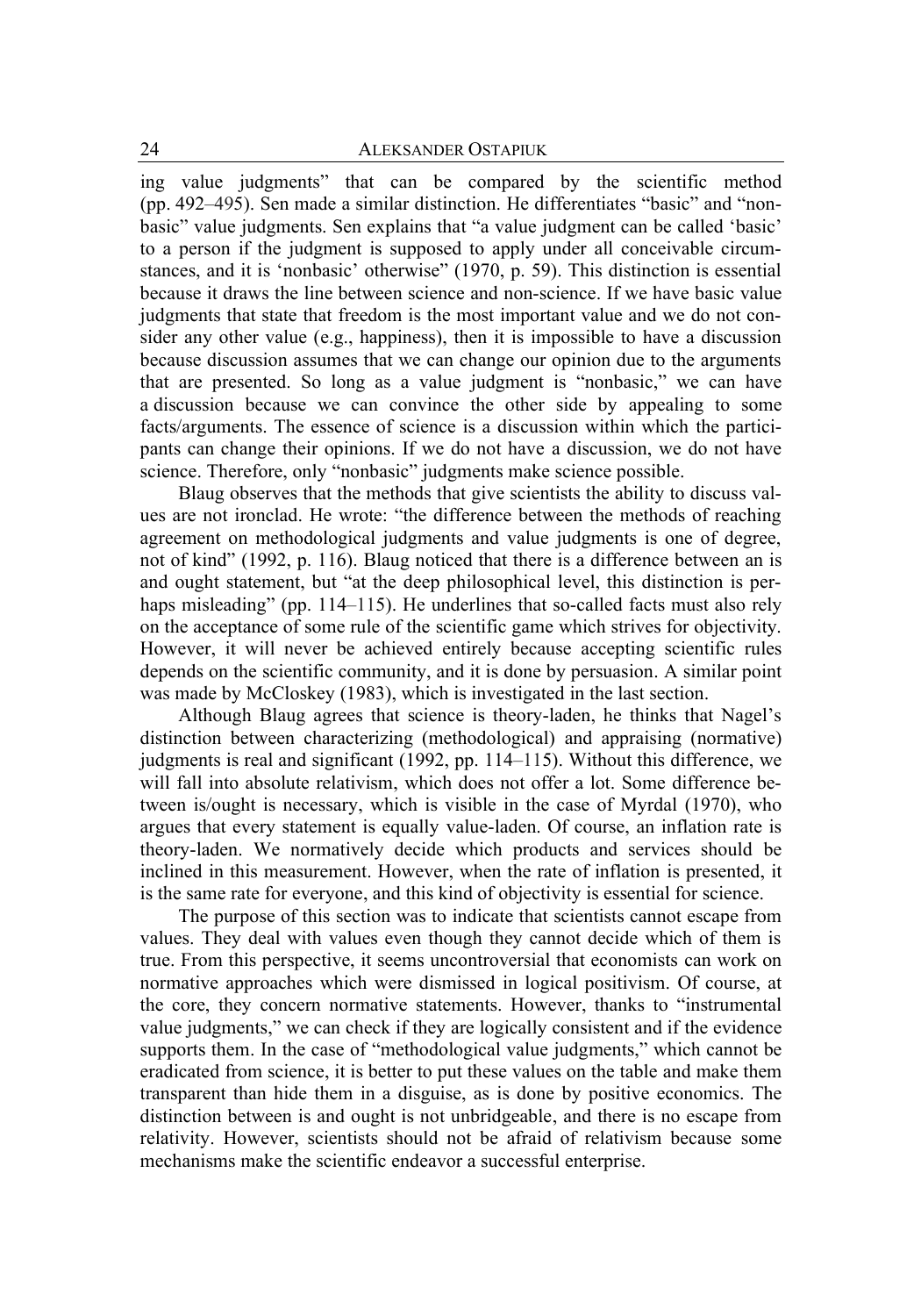### **6. Dancing on the cliff of relativism**

The old methodology designed to find truth is dead. However, it does not mean the end of philosophy (Hands, 2001). The lack of a strict methodological corset is not a catastrophe, and it can even be liberating for scientists. Why should we be so optimistic? Firstly, one can find similarities between contemporary relativistic science and ethics at the end of the 19<sup>th</sup> century. Understanding that 'God is Dead' moved many intellectuals, who thought that without a higher set of rules given by God, society would fall into anarchy. Dostoyevsky best vocalized this attitude when he stated that "Without God, all things are permitted." As we can observe now, nothing of the kind happened (Pinker, 2011). We discovered that we do not need to have absolute rules to lead a good and moral life. It is possible to drive a parallel here and argue that science can thrive without absolute rules.

One hundred years ago, ethics (for the most part) dropped the claim that we can discover whether some actions are fundamentally right or wrong in a moral sense. For scientists, it takes much more time to accept relativity because of the specificity of science. People become scientists because they want to know the truth. Therefore, it is extremely difficult to let the idea of truth go. This is especially the case for hard science, which deals with data, facts, and universal rules. It also concerns economics, which aspires to be hard science. From the perspective of the contemporary philosophy of science, scientists should be more like artists and accept relativity. Kuhn also makes this point: "Like artists, creative scientists must occasionally be able to live in a world out of joint" (1996, p. 79). As scientists, we cannot obligingly follow some methodology. We must be ready to change our paradigms all the time. From this perspective, the death of logical positivism and fundamentalist methodology (Received view) is a positive change. Thanks to that, metaphysics and ontology can be seriously discussed in economic methodology. Moreover, changes in the philosophy of science lead to a revival of pragmatism. This philosophical system provides a third way between two main approaches in metascience: foundationalist philosophy and radical relativism. Pragmatism is an alternative because it is antifoundationalist, but it also treats science as something special.

The death of fundamentalist philosophy means the dismissal of scientific monism, which has been cherished by neoclassical economics for years. Nowadays, methodological pluralism seems to be the only game in town. It must be underlined that pluralism does not mean that anything goes, and everything is equally subjective as in relativism (Dow, 2012). It means that there are different methodologies and approaches suitable for different situations. Therefore, there is no single approach that works for every situation. It teaches humility and tolerance for other ideas.

Secondly, we should not be afraid of relativism because of the way the scientific community works. Lakatos (1980) presented a quasi-historical approach to choosing which methodology is better. He argues that the scientific elite itself decides which methodology is superior. Does it sound reasonable to ask where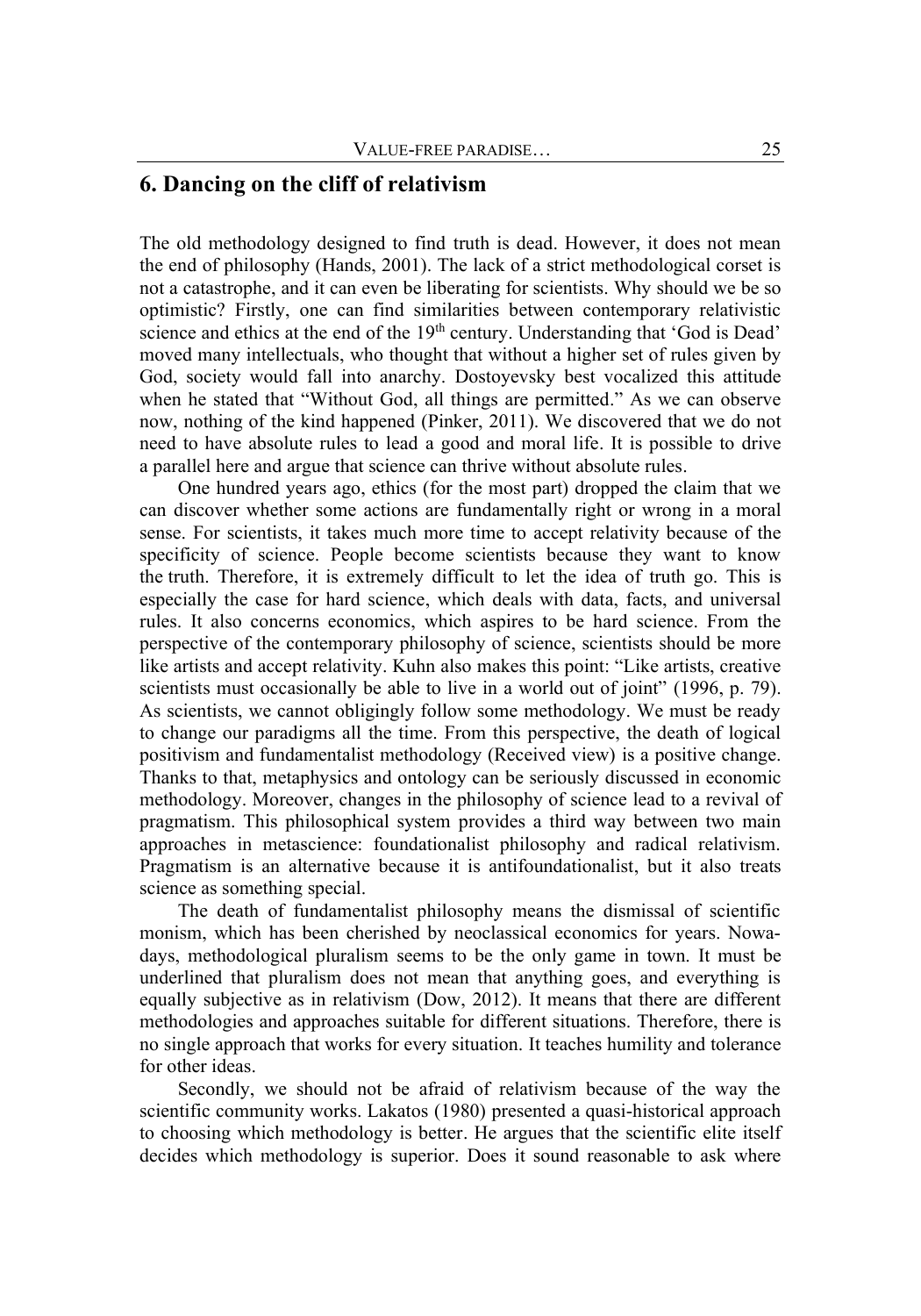this belief in the scientific community came from? Merton was a sociologist who proposed four values that characterize the ethos of sciences and make them successful (CUDOS-norms):

- (1) communism: all scientists should have common ownership of scientific goods (intellectual property) to promote collective collaboration; secrecy is the opposite of this norm;
- (2) universalism: scientific validity is independent of the socio-political status and personal attributes of its participants;
- (3) disinterestedness: scientific institutions act for the benefit of a common sci entific enterprise rather than for the personal gain of individuals;
- (4) organized skepticism: scientific claims should be exposed to critical scrutiny before being accepted. (Merton, 1942, pp. 118–126)

Of course, it is possible to indicate many instances where these rules are violated. However, if we look at the history of science, we can see that most scientists respect these rules. Although the decision of the scientific community is relative, the practice of doing science is a reliable standard (the best we have).

Scientists and their practice make science a successful endeavor even though we do not have rules to find the truth. The lack of rules is not a problem for scientists. Conversely, Poincaré (2010) gives a psychological explanation of scientific work where scientists' creativity, not sticking to rules, makes their work successful. At the beginning, scientists gather data and read books to resolve some problems. However, often the problem cannot be solved. When relying on knowledge does not work, the subconscious work begins (e.g., during sleep). A scientist has a flash of insight, and she finds a solution that is consciously checked later. Poincare compares scientists to musicians who look for beauty and harmony. A scientist, like a musician, can find beautiful motifs in random voices. Later, scientists cannot explain how they find a solution because often, the process takes place in subconsciousness. A similar argument about scientific creativity was made by Michael Polanyi (1958). He is well known for the concept of "tacit knowledge." The best example is riding a bike. We cannot explain to someone how to do it, we just do it (learning by experience). In the context of science, tacit knowledge means that scientists look at the best articles and arguments of other scientists, thanks to which, they learn what a good article looks like. They do not know this because some strict rules define which article is good but because they "experience" good articles.

The normativity of the scientific community attracts much criticism. It is especially visible in the case of McCloskey's rhetorical approach. In general, she argues that fundamentalist methodology does not work. Scientific theories are theory-laden and underdetermined; science is contextual and interest-laden. Also, psychological dichotomies, like positive versus normative, theory versus observation, a priori versus a posteriori, are inadequate. Because it is impossible to find epistemic truth, McCloskey argues that scientists are like other people and they are convinced by persuasion (Klamer, McCloskey & Solow, 1988). She wrote: "If we decide that the quantity theory of money or the marginal productivity theory of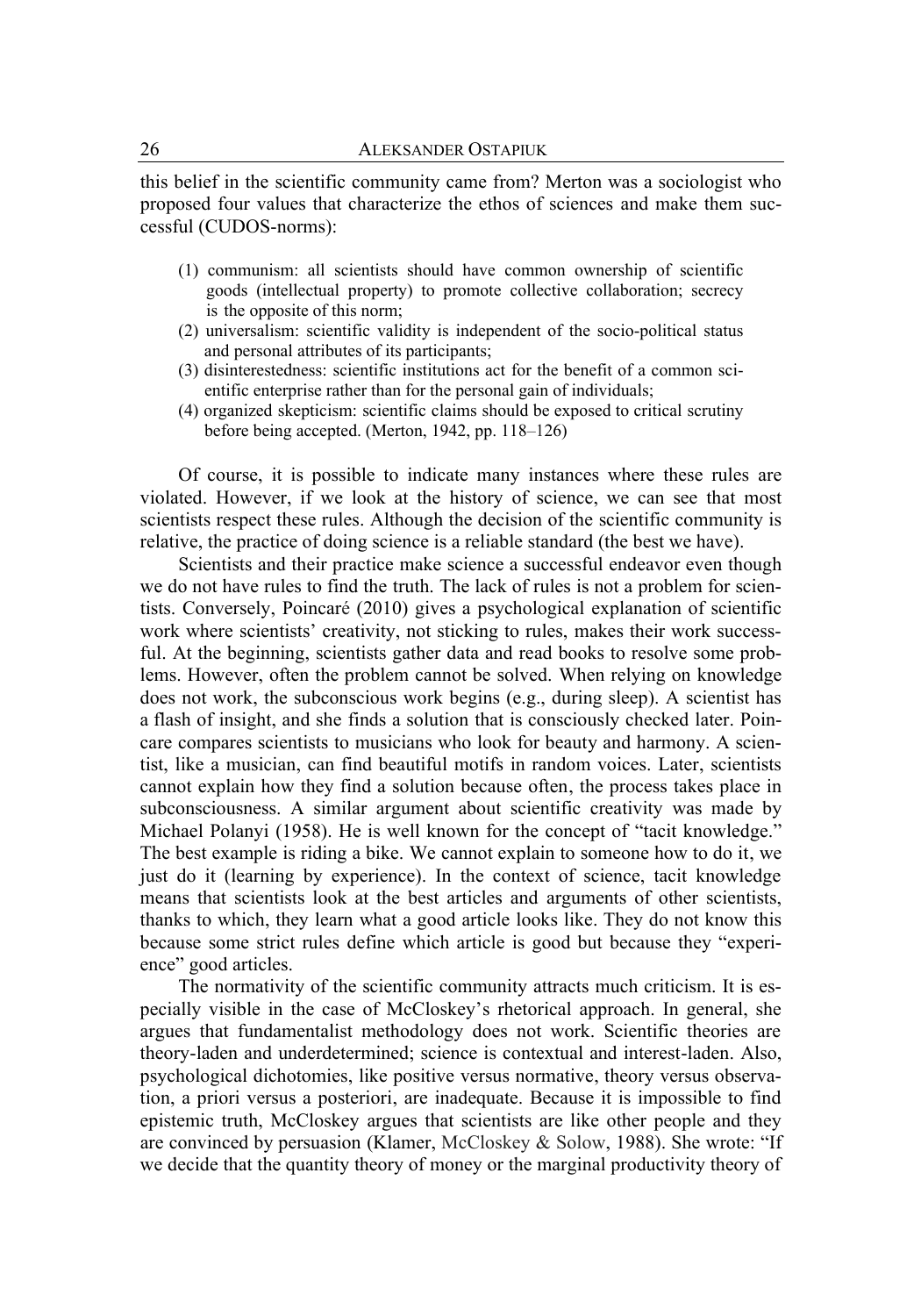distribution is persuasive, interesting, useful, reasonable, appealing, acceptable, we do not also need to know that it is True" (McCloskey, 1994, pp. 46–47). Because of this view, she is branded an irrationalist by many economists. Her rhetorical approach dismisses Truth and Methodology. Many economists think that this position leaves us with "anything goes." McCloskey does not:

Of course, some arguments are better than others. Anything does not go. Recognizing that nonetheless they are all arguments does not entail slipping into a hot tub of "relativism" as defined by conservative philosophers of science. One does not give up the ability to distinguish between the Ajax Kitchen Cleanser jingle and Gödel's Proof by noting that both are designed with an audience in mind, with a perlocutionary force, with patterns of repetition, ... and all the rest. (McCloskey, 1994, p. 290)

Despite relativity, McCloskey thinks that we can compare different arguments and decide which is better. Mäki (1995) uses this insight and argues for rhetorical realism, where persuasion alone is not enough in scientific debate. Some truths are independent of the persuasive efforts and the beliefs of debaters (Mäki, 2012). These truths refer to some universal audience or rules, not to the tyranny of the majority. For McCloskey and Mäki, rhetoric is something different than sophism, where the goal is to persuade people of some idea at all costs. In scientific discourse, we also try to convince other scientists, but we do this by adhering to some rules like logic or correspondence to data. Of course, these rules are created and objectified by scientists, and this makes them normative. However, this is the best science can do, and it works. Moreover, there is a difference between sophism, where the only goal is winning a debate, and scientific rhetoric, where one plays by the rules, independent of one's self-interest. Scientists want to win fairly by using rules, as in a chess game. They do not wait for an opponent to go to the toilet and then change the positions of the pawns.

The fierce criticism of McCloskey means that many economists do not fully understand the changes in the philosophy of science. Nowadays, the goal of science is not to find the truth but to function in the relative world. It should not be so frightening when we observe that we can rationally discuss some values (it is not a shouting contest). We cannot escape from relativism or values. Therefore, we should be self-conscious about the rules that we use.

This relative idea of truth was presented more than one hundred years ago by Nietzsche, who also perceived truth as provisional and relative to the knower. For him, truth is "a mobile army of metaphors, metonyms, and anthropomorphisms" (Nietzsche, 1954, p. 46). However, Nietzsche never argued against improving our knowledge. He prescribed active, not passive nihilism. Megill (1985, p. 34) wrote:

Nietzsche prescribes this nihilism as the appropriate attitude for modern, and postmodern, existence. Instead of drawing back from the void, we dance upon it. Instead of lamenting the absence of a world suited to our being, we invent one. We become the artists of our own existence, untrammeled by natural constraints and limitations.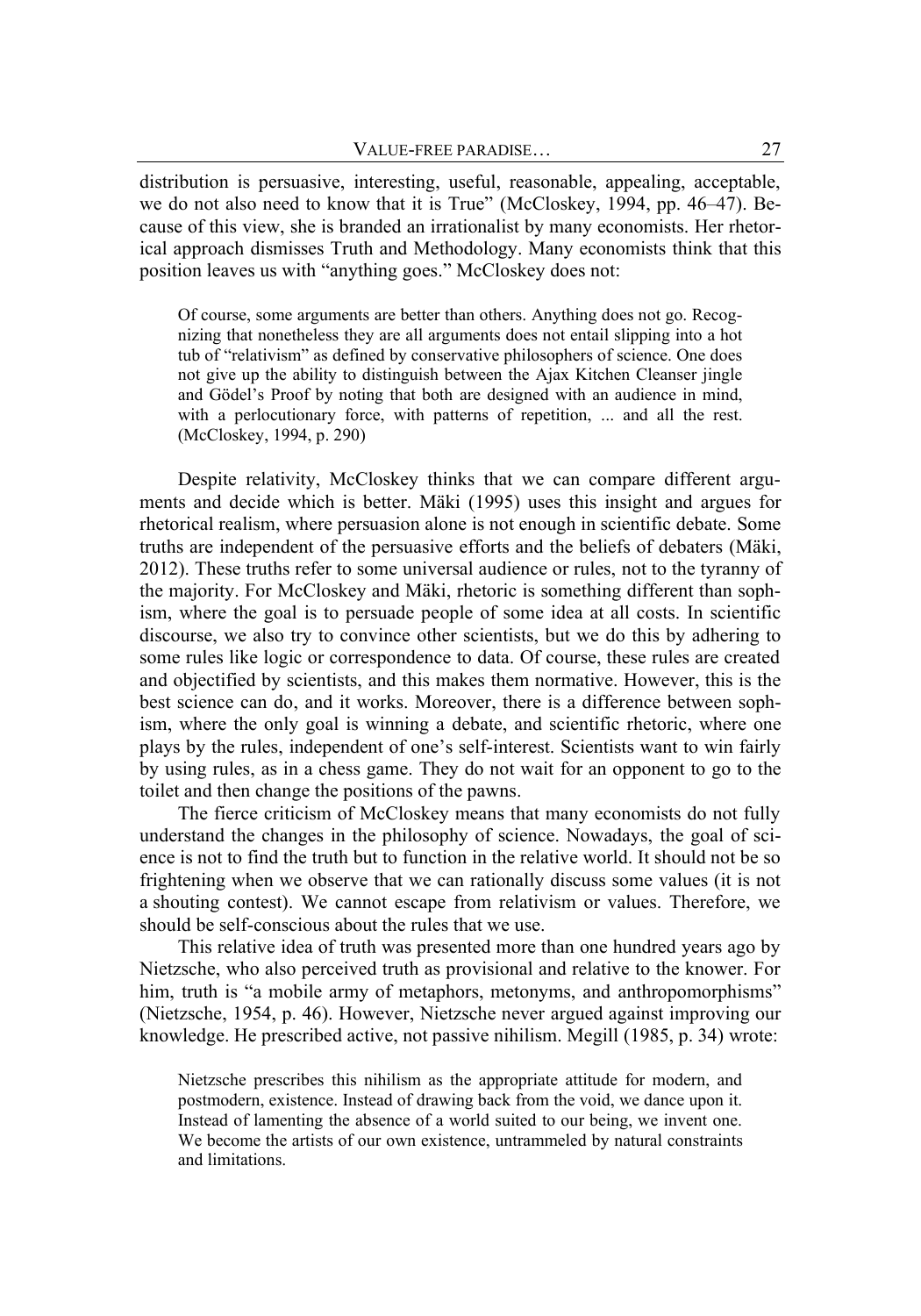We should accept the fact that there is no absolute truth and objectivity. Accepting reality is better than denial. Unfortunately, by sticking to an obsolete positivistic view of science, this is what many economists do.

In the end, the slippery slope of relativity ends somewhere, and it ends for a reason. If we want to argue that we ought not to be reasonable, we need to give reasons for this position. We cannot reasonably deny that we ought to be reasonable. So, the question of whether or not we ought to be reasonable must lead to the conclusion that we ought. We know this from Aristotle. In Protrepticus (Barnes, 1984, pp. 3, 17–23), he argued that the question of whether we ought to philosophize or not logically permits only one answer. We ought to philosophize.

Aristotle is used here to reassure economists who are afraid of "anything goes" and the relativity of science. Accepting relativity does not necessarily lead to anarchism and the end of science. Therefore, economists do not have to stick to logical positivism and methodological monism. Moreover, it is possible to be open towards methodological pluralism and normative approaches, which are treated as unscientific because they concern subjective goals. It is possible because normative approaches can be analyzed and assessed.

## **7. Conclusions**

Accepting that science is relative and normative can draw economists a little closer to artists, who are not so corseted by ultimate rules and truth. For them, there are no objective standards of beauty or the ultimate method to define art. They also do not feel a need to find an objective method to choose which piece of art is better. From the perspective of the contemporary philosophy of science, objective truth and ironclad scientific methods do not exist. Nor will economists find an objective method to choose between theories and paradigms. In this light, economists as artists rely on community and institutional standards created by this community, which are normative. Of course, economists use different rules than artists (e.g., facts, arguments, and logic), but the difference is in the degree and not the kind. Neither artists nor economists can have an objective method of how to do their work.

In the end, we can refer once more to Kuhn (1996), who famously underlined the relativity of science. Even though he argued that there are no ultimate methodological rules for science, he was not an irrationalist. He proposed criteria to choose between paradigms (accuracy, consistency, scope, simplicity, and fruitfulness, see Kuhn, 1977). However, these rules are still subjective. Kuhn perceives them as epistemological values that influence science, not determine it. Many scientists are not impressed by these vague guidelines because they want scientific rules that define truth, delineate objective facts, and distinguish between science and pseudo-science. However, we will not find such rules. At the end of the day, economists as artists rely on the community and the institutional rules of the game. This is the best that we can hope for; and these normative rules make discussion possible.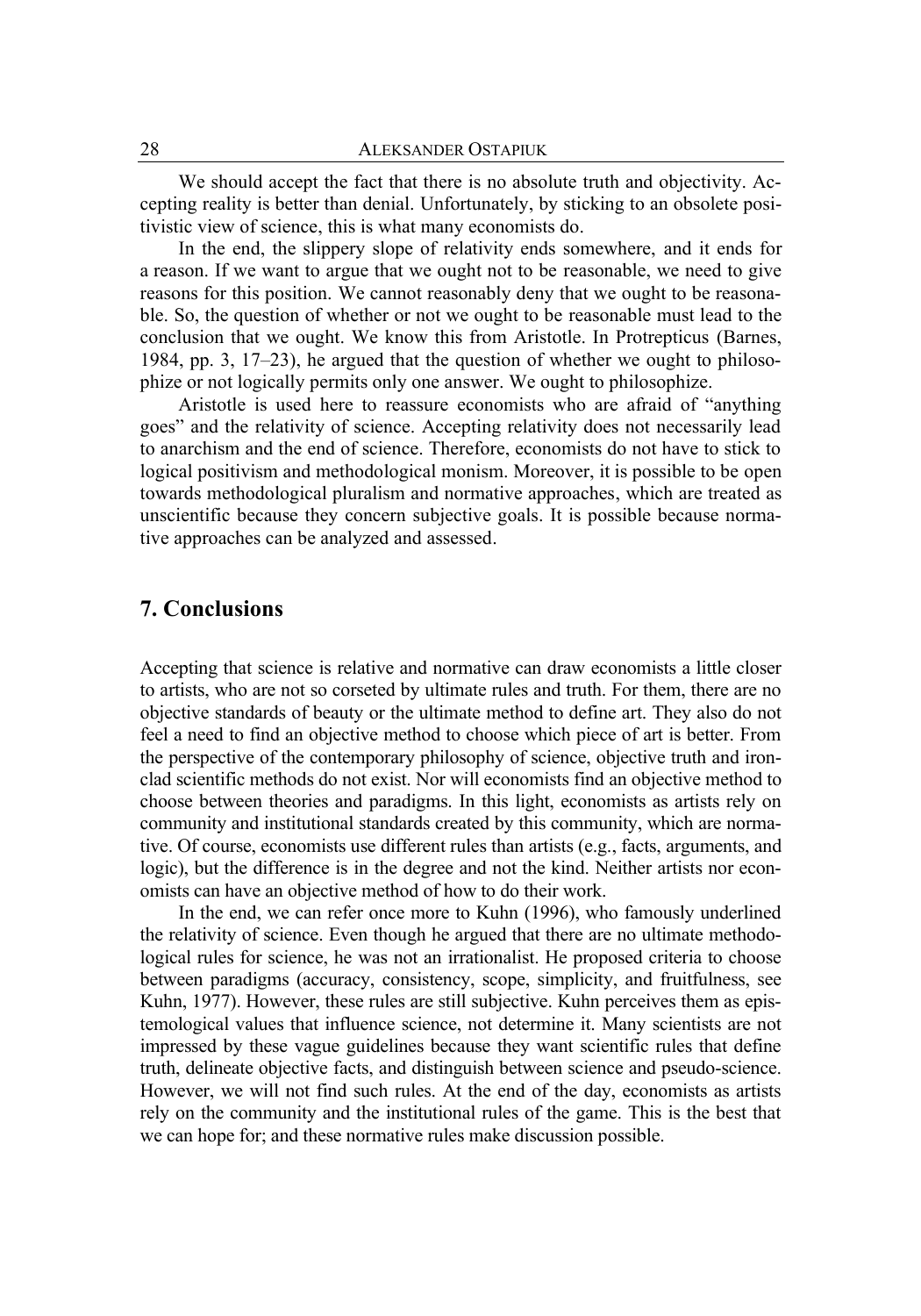### **References**

- Ainslie, G. (1975). Specious reward: A behavioral theory of impulsiveness and impulse control. *Psychological Bulletin*, *82*(4), 463–496. [https://psycnet.](https://psycnet.apa.org/doi/10.1037/h0076860)  [apa.org/doi/10.1037/h0076860](https://psycnet.apa.org/doi/10.1037/h0076860)
- Akerlof, G. (2020). Sins of Omission and the Practice of Economics. *Journal of Economic Literature*, *58*(2), 405–418.
- Angner, E. (2019). We're all behavioral economists now*. Journal of Economic Methodology*, *26*(3), 195–207.
- Backhouse, R. E. & Cherrier, B. (2017). The age of the applied economist: the transformation of economics since the 1970s*. History of Political Economy*, 49, 1–33.
- Barnes, J. (Ed.). (1984). *The complete works of Aristotle Vol. 2*. Princeton: Princeton University Press.
- Becker, G. S. (1976). *The economic approach to human behavior.* Chicago: University of Chicago Press.
- Berg, N. & Gigerenzer, G. (2010). As-if behavioral economics: Neoclassical economics in disguise? *History of Economic Ideas*, *18*(1), 133–165.
- Blaug, M. (1992). *The Methodology of Economics: Or How Economists Explain* (2nd ed). Cambridge: Cambridge University Press.
- Blaug, M. (1997). Ugly Currents in Modern Economics. *Options Politiques*, *18*(17), 3–8.
- Boland, L. A. (1979). A critique of Friedman's critics. *Journal of Economic Literature*, *17*(2), 503–522.
- Boldyrev, I. & Svetlova, E. (Eds.) (2016). *Enacting Dismal Science: New Perspectives on the Performativity of Economics.* New York: Palgrave Macmillan.
- Brickman, P., Coates, D. & Janoff-Bulman, R. (1978). Lottery winner and accident victims: is happiness relative? *Journal of Personality and Social Psychology*, *36*(8), 917–927.<http://dx.doi.org/10.1037/0022-3514.36.8.917>
- Brzeziński, M., Gorynia, M. & Hockuba, Z. (2008). Ekonomia a inne nauki społeczne na początku XXI w. Między imperializmem a kooperacją. *Ekonomista*, 2, 201–232.
- Caldwell, B. J. (1992). A Critique of Friedman's Methodological Instrumentalism: A Modification. *Research in the History of Economic Thought and Methodology*, 10, 119–128.
- Callon, M. (2006). *What does it mean to say that economics is performative?* CSI Working Papers Series, no. 005, Centre de Sociologie de l'Innovation (CSI), Mines ParisTech.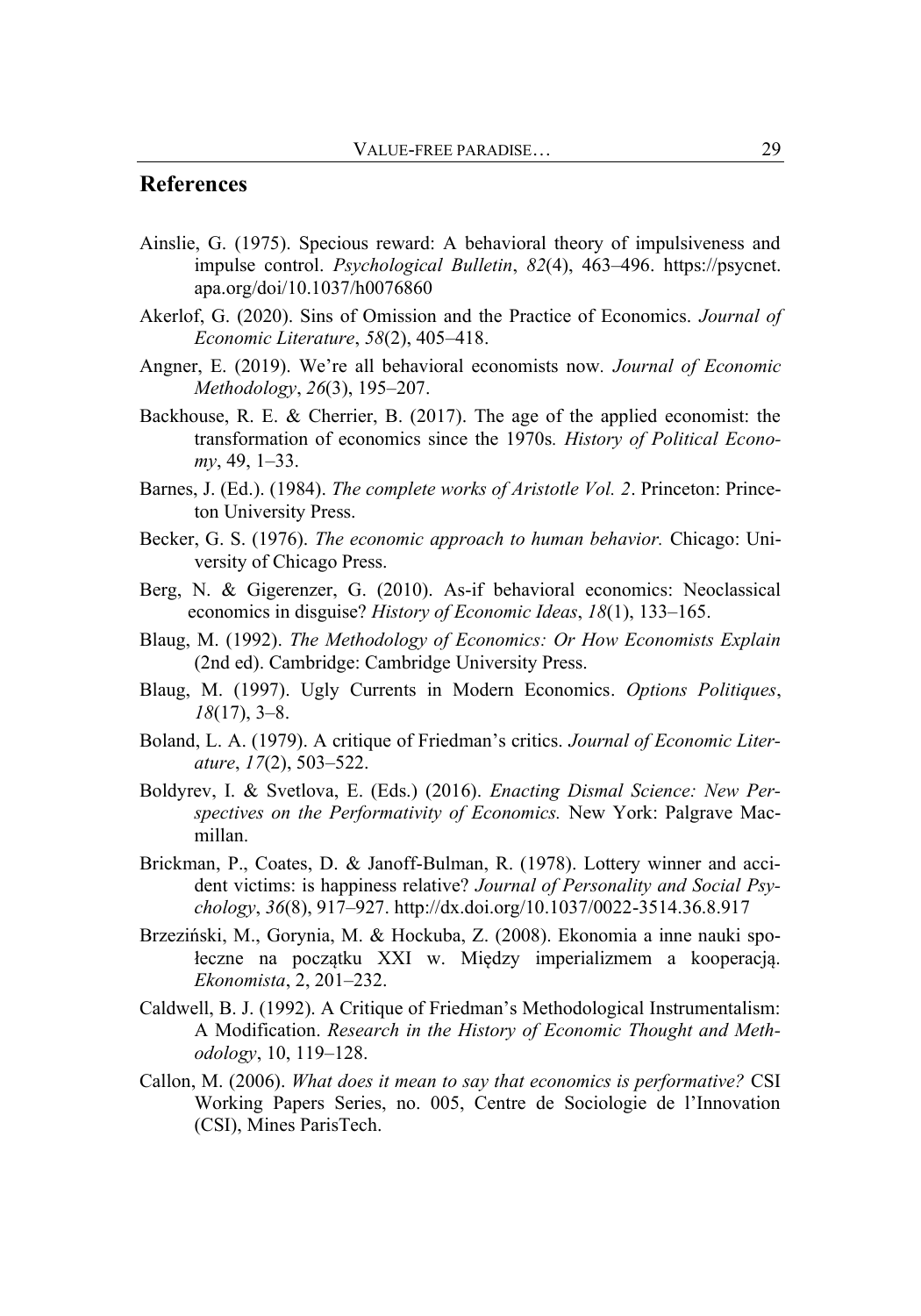- Cedrini, M. & Fontana, M. (2018). Just another niche in the wall? How specialization is changing the face of mainstream economics. *Cambridge Journal of Economics*, *42*(2), 427–451.<https://doi.org/10.1093/cje/bex003>
- Colander, D. (2000). The death of neoclassical economics. *Journal of the History of Economic Thought*, *22*(2), 127–143. [https://doi.org/10.1080/104277100](https://doi.org/10.1080/104277100%2050025330)  [50025330](https://doi.org/10.1080/104277100%2050025330)
- Colander, D., Holt, R. & Rosser, J. (2004). The Changing Face of Mainstream Economics. *Review of Political Economy*, *16*(4), 485–499. [https://doi.org/](https://doi.org/%2010.1080/0953825042000256702)  [10.1080/0953825042000256702](https://doi.org/%2010.1080/0953825042000256702)
- Davis, J. B. (2006). The Turn in Economics: Neoclassical Dominance to Mainstream Pluralism. *Journal of Institutional Economics*, *2*(1), 1–20. https:// doi.org/10.1017/S1744137405000263
- Dow, S. C. (2012). *Foundations for new economic thinking: A collection of essays*. London: Palgrave Macmillan.
- Dun, F. Van (1986). Economics and the Limits of Value-Free Science. *Reason Papers*, 11, 17–32.
- Feyerabend, P. (1993). *Against method* (3<sup>rd</sup> ed). New York–London: Verso.
- Fiedor, B. & Ostapiuk, A. (2017). Utylitaryzm versus aksjologiczne i społeczne uwarunkowania wyborów ekonomicznych. In: E. Mączyńska & J. Sójka (Eds.), *Etyka i ekonomia. W stronę nowego paradygmatu* (pp. 19–44). Warszawa: Polskie Towarzystwo Ekonomiczne.
- Fourcade, M., Ollion, E. & Algan, Y. (2015). The superiority of economists*. Journal of Economic Perspectives*, *29*(1), 89–114.
- Friedman, M. (1953). *Essays in Positive Economics*. Chicago: University of Chicago Press.
- Graupe, S. (2019). "Waging the war of ideas": Economics as a textbook science and its possible influence on human minds. In: S. Decker, W. Elsner & S. Flechtner (Eds.), *Advancing pluralism in teaching economics* (pp. 173–191). London: Routledge.
- Hands, D. W. (2001). *Reflection Without Rules: Economic Methodology and Contemporary Science Theory*. Cambridge: Cambridge University Press.
- Hands, D. W. (2007). Effective tension in Robbins's economic methodology. In: F. Cowell and A. Witztum (Eds.), *Lionel Robbins' essay on the nature and significance of economic science. 75th anniversary conference proceedings* (pp. 152–168). London: London School of Economics and Political Science.
- Hands, D. W. (2012). The positive-normative dichotomy and economics. In: U. Mäki (Ed.), *Philosophy of economics* (pp. 219–239). Amsterdam: Elsevier.
- Hardt, Ł. (2020). Utylitaryzm, deontologia i etyka cnót: zbieżne czy przeciwstawne fundamenty etyczne ekonomii*? Ekonomista*, 2, 249–265.
- Hausman, D. M. (1992). *The Inexact and Separate Science of Economics*. Cambridge: Cambridge University Press.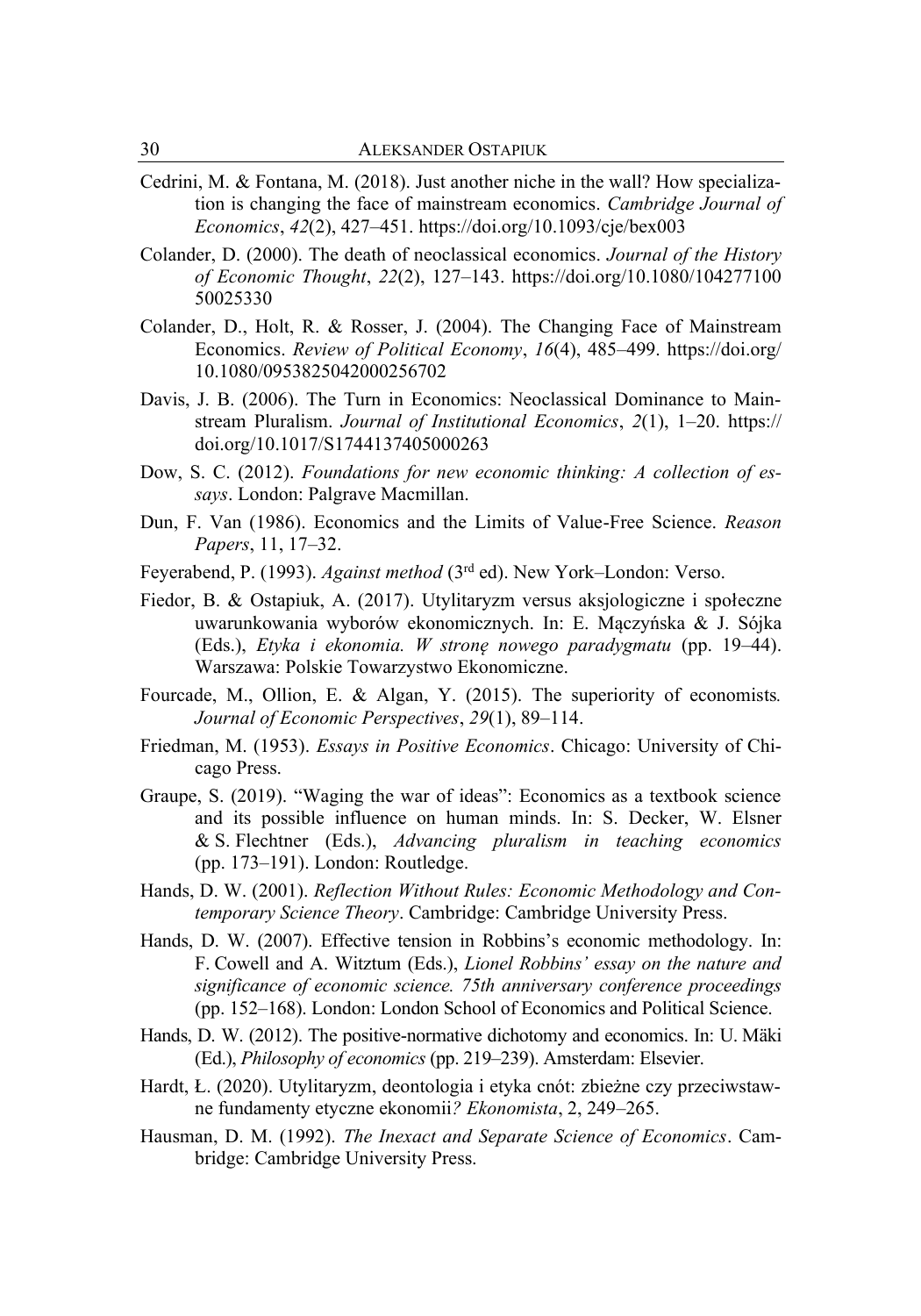- Hausman, D. M. (1998). Problems with realism in economics. *Economics & Philosophy*, *14*(2), 185–213[. https://doi.org/10.1017/S0266267100003837](https://doi.org/10.1017/S0266267100003837)
- Hausman, D. M. & McPherson, M. S. (2006). *Economic Analysis, Moral Philosophy and Public Policy*. Cambridge: Cambridge University Press.
- Hempel, C. G. (1945). Studies in the Logic of Confirmation (I.). *Mind*, *54*(213),  $1-26.$
- Hoyningen-Huene, P. (2017). Revisiting Friedman's F53. Popper, Knight, and Weber[. http://philsci-archive.pitt.edu/12910/1/Friedmans%20F53.pdf](http://philsci-archive.pitt.edu/12910/1/Friedmans%20F53.pdf)
- Hutchison, T. W. (1981). *The Politics and Philosophy of Economics*. New York: New York University Press.
- Kahneman, D. & Tversky, A. (1979). Prospect Theory: An Analysis of Decision under Risk. *Econometrica*, *47*(2), 263–292[. https://doi.org/10.2307/1914185](https://doi.org/10.2307/1914185)
- Keynes, J. N. (1999). *The scope and method of political economy*. Kitchener, Ontario: Batoche Books.
- Klamer, A., McCloskey, D. N. & Solow, R. M. (Eds.). (1988). *The consequences of economic rhetoric*. Cambridge: Cambridge University Press.
- Klappholz, K. (1964). Value Judgments and Economics. *British Journal for the Philosophy of Science*, *15*(58), 97–114.
- Klimczak, B. (2014). Aksjologiczne uwikłanie ekonomii. *Annales. Etyka w Życiu Gospodarczym*, *17*(1), 9–21.
- Kuhn, T. S. (1977). Objectivity, Value Judgment, and Theory Choice. In: T. S. Kuhn, *The Essential Tension: Selected Studies in Scientific Tradition and Change* (pp. 320–339). Chicago: University of Chicago Press.
- Kuhn, T. S. (1996). *The Structure of Scientific Revolutions* (3rd ed). Chicago: University of Chicago Press.
- Lakatos, I. (1980). *The methodology of scientific research programmes.* Philosophical Papers, Volume 1. Cambridge: Cambridge University Press.
- Lawson, T. (2015). *Essays on: The Nature and State of Modern Economics*. Abingdon: Routledge.
- Lazear, E. P. (2000). Economic imperialism. *Quarterly Journal of Economics*, *115*(1), 99–146[. https://doi.org/10.1162/003355300554683](https://doi.org/10.1162/003355300554683)
- Madra, Y. M. (2016). *Late Neoclassical Economics: The restoration of theoretical humanism in contemporary economic theory*. New York: Routledge.
- Mäki, U. (1995). Diagnosing McCloskey. *Journal of Economic Literature*, *33*(3), 1300–1318.
- Mäki, U. (2009). Unrealistic assumptions and unnecessary confusions: Rereading and rewriting F53 as a realist statement. In: U. Mäki (Ed.), *The methodology of positive economics. Reflections on the Milton Friedman legacy*  (pp. 90–116). Cambridge: Cambridge University Press.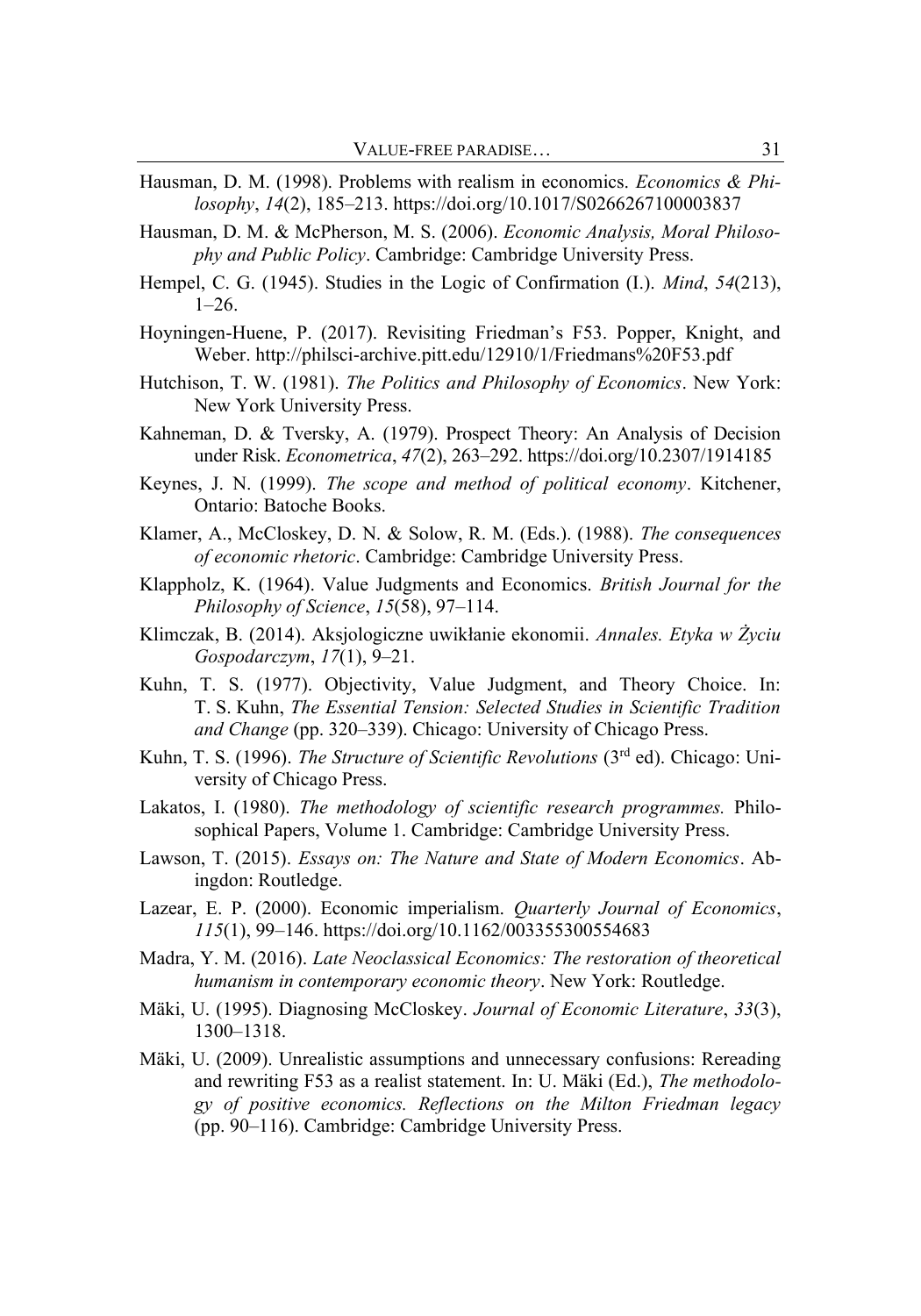- Mäki, U. (2012). Realism and antirealism about economics*.* In: U. Mäki (Ed.), *Philosophy of economics* (pp. 3–24). Amsterdam: Elsevier.
- McCloskey, D. N. (1983). The rhetoric of economics*. Journal of Economic Literature*, *21*(2), 481–517.
- McCloskey, D. N. (1994). *Knowledge and Persuasion in Economics*. Cambridge: Cambridge University Press.
- Megill, A. (1985). *Prophets of Extremity: Nietzsche, Heidegger, Foucault, Derrida*. Berkeley: University of California Press.
- Merton, R. K. (1942). A note on science and democracy. *Journal of Legal and Political Sociology*, 1, 115–126.
- Miller, D. (1974). Popper's Qualitative Theory of Verisimilitude. *The British Journal for the Philosophy of Science*, *25*(2), 166–177.
- Mirowski, P. (2002). *Machine dreams: Economics becomes a cyborg science*. Cambridge: Cambridge University Press.
- Mongin, P. (2001). *Value Judgments and Value Neutrality in Economics: A Perspective from Today*. [https://citeseerx.ist.psu.edu/viewdoc/download?doi=](https://citeseerx.ist.psu.edu/viewdoc/download?doi=%2010.1.1.200.2887&rep=rep1&type=pdf)  [10.1.1.200.2887&rep=rep1&type=pdf](https://citeseerx.ist.psu.edu/viewdoc/download?doi=%2010.1.1.200.2887&rep=rep1&type=pdf)
- Morgan, M. (2012). *The world in the model: How economists work and think*. Cambridge–New York: Cambridge University Press.
- Myrdal, G. (1970). *Objectivity in Social Research*. London: Gerald Duckworth.
- Nagel, E. (1961). *The Structure of Science. Problems in the Logic of Scientific Explanation*. London: Routledge & Kegan Paul.
- Nietzsche, F. (1954). On Truth and Lie in an Extra-Moral Sense. In: W. Kaufmann (Ed. & Transl.), *The Portable Nietzsche*. New York: Penguin Books.
- Ostapiuk, A. (2017). Matematyzacja ekonomii grzech pierworodny? Wieloaspektowa analiza wpływu i przyczyn. *Ekonomia XXI wieku*, *13*(1), 91–104.
- Ostapiuk, A. (2019a). Droga ekonomii wolnej od wartościowania do epistemologicznej pychy. Użycie i nadużycie matematyki przez ekonomistów. *Zagadnienia Filozoficzne w Nauce*, 67, 153–202.
- Ostapiuk, A. (2019b). Human Now versus Human over Time. When Instrumental Rationality and Utility Are Not Enough. *Panoeconomicus, 66*(5), 633–657.
- Ostapiuk, A. (2020). *The Eclipse of Value-Free Economics. The concept of multiple self versus homo economicus.* Wrocław: Wydawnictwo Uniwersytetu Ekonomicznego we Wrocławiu.
- Pinker, S. (2011). *The better angels of our nature: The decline of violence in history and its causes*. New York: Penguin Group.
- Poincaré, H. (2010). *Science and method* (F. Maitland, transl.). New York: Cosimo Classics.
- Polanyi, M. (1958). *Personal knowledge: Towards a post-critical philosophy.* London: Routledge & Kegan Paul.